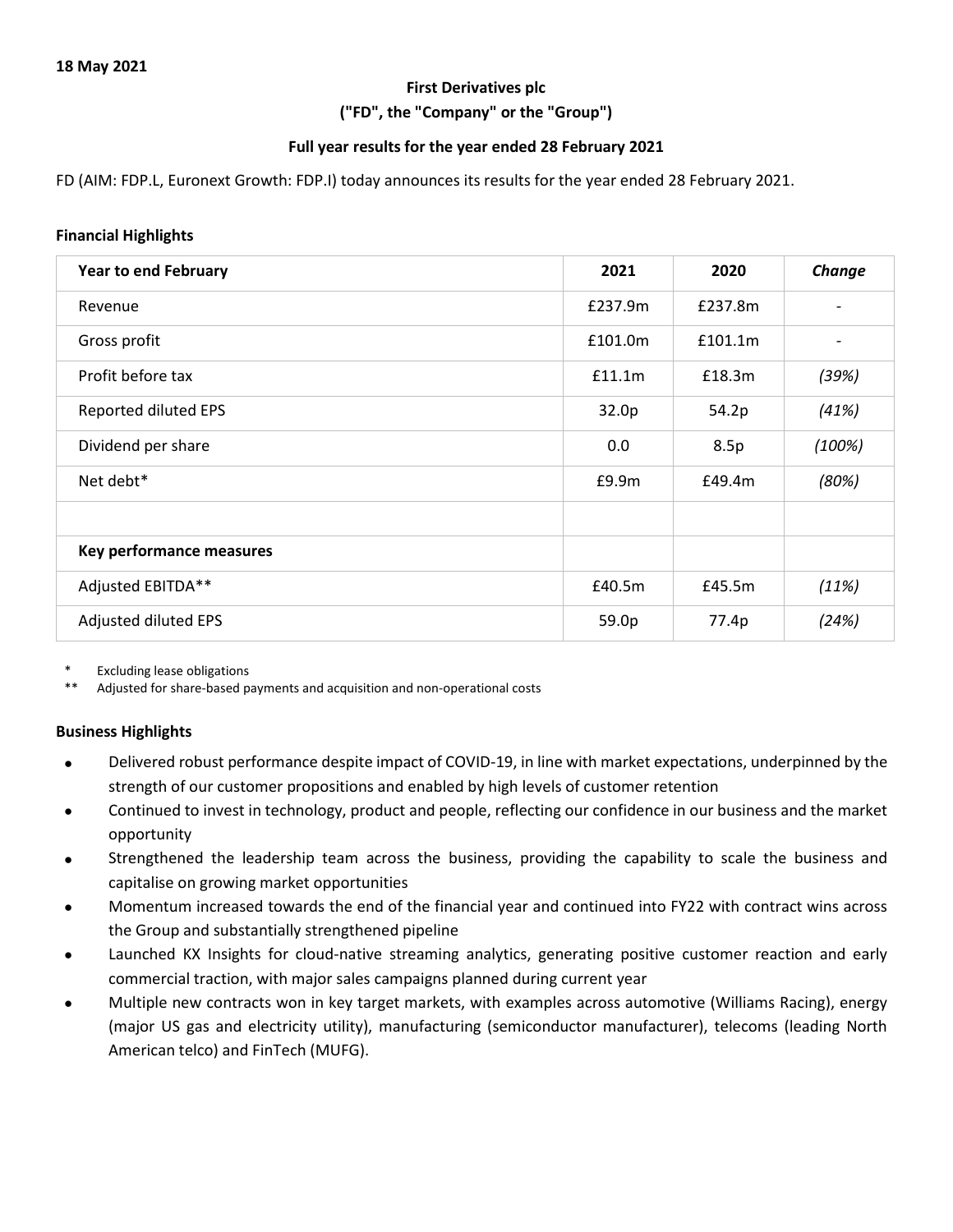#### **Acceleration of growth strategy and change in Group structure**

- **New Group structure and focus:** Proposed renaming of the Group as FD Technologies plc, comprising three businesses - KX, First Derivative and MRP - to enable each brand to communicate its distinct value proposition for its respective market and maximise its growth opportunity
- **Accelerated growth strategy** based on growing demand for real-time continuous intelligence and increased ability to deliver following advances in our technology, leadership and commercialisation capabilities
- **KX at the heart of our propositions:** KX will be the focus of investment and our goal is to enable KX to become the market-leading technology for real-time streaming analytics, which represents a \$39bn addressable market by 2025 growing at 30% per annum
	- • Targeting growth in KX exit annual recurring revenue (ARR)\* of at least 25% for the current financial year
- **Greater focus in First Derivative:** First Derivative, which comprises our managed services and consulting business plus elements of our software services revenue, will benefit from sharper focus on target markets where it has the greatest in-depth expertise, and which are areas of key focus for our clients
	- Targeting 10% revenue growth for the current financial year
- **Driving returns in MRP:** MRP will seek to consolidate its position as a market leading digital platform in Account Based Marketing offering the only enterprise class, predictive ABM solution
	- Targeting 20% growth in platform revenue for the current financial year
- **Strategic investment:** Increased investment in the coming years focused on KX, funded through internally generated cash, to accelerate our technology development, increase sales and marketing spend and scale the Group
- **Rationale:** This evolution of the Group strategy will maximise the potential opportunity addressed by each division and significantly accelerate our growth potential over the medium term, targeting a doubling of revenue by FY25 with a significant bias in growth to recurring software revenue.

#### **Current trading and outlook**

- The Board is providing guidance for the current financial year which reflects the improved momentum across the Group's business units, as well as the cost impact of the investment to accelerate growth
- The Board anticipates that revenue for the year will be in the range of £255m to £260m, with adjusted EBITDA in the range of £31m - £33m.

**Donna Troy, Chairman of FD, commented:** "Following a detailed review by the Board, informed by growing market opportunities resulting from the increasing capabilities of our technology, we have concluded that now is the time for targeted investment that will accelerate our growth and establish KX as a world-leading horizontal technology for realtime streaming analytics. We are excited to announce this acceleration of our strategy and look forward to delivering enhanced value for our customers and shareholders."

**Seamus Keating, CEO of FD, commented:** "Using streaming analytics to inform and automate operational decisions is one of the most important growth areas in technology today, and KX enables this for our customers. During the past year we have positioned the business to scale rapidly to address this opportunity, by accelerating our technology roadmap, strengthening our leadership, developing our commercial strategy and putting in place enhanced systems and processes to scale the Group. By increasing our investment in the business we unlock the potential for rapid growth and for KX to become a key part of tomorrow's technology ecosystem."

Exit annual recurring revenue (ARR) is the value at the end of the accounting period of the software and subscription recurring revenue to be recognised over the proceeding twelve months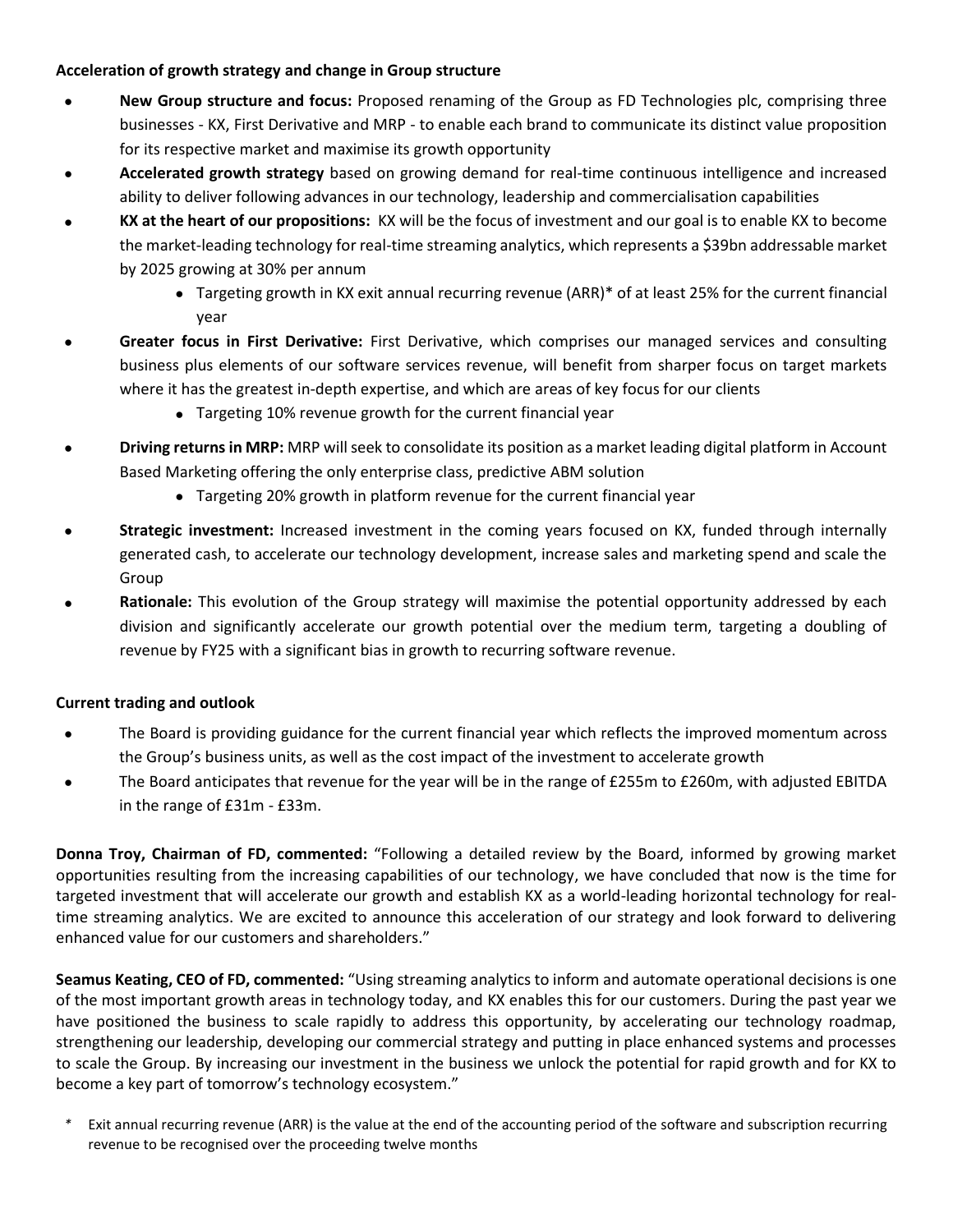| For further information, please contact:<br><b>First Derivatives plc</b><br>Seamus Keating, Chief Executive Officer<br>Ryan Preston, Chief Financial Officer | +44(0)28 3025 2242<br>www.firstderivatives.com |
|--------------------------------------------------------------------------------------------------------------------------------------------------------------|------------------------------------------------|
| Ian Mitchell, Head of Investor Relations                                                                                                                     |                                                |
| <b>Investec Bank plc</b><br>(Nominated Adviser and Broker)<br>Andrew Pinder<br><b>Carlton Nelson</b><br>Sebastian Lawrence                                   | +44 (0)20 7597 5970                            |
| <b>Goodbody (Euronext Growth Adviser and Broker)</b><br>David Kearney<br>Don Harrington<br><b>Finbarr Griffin</b>                                            | +353 1 667 0420                                |
| <b>FTI Consulting</b><br>Matt Dixon<br>Dwight Burden<br>Darius Alexander<br>Elena Kalinskaya                                                                 | +44 (0) 20 3727 1000                           |

#### **About FD**

FD is a group of data-driven businesses that unlock the value of insight, hindsight and foresight to drive organisations forward. The Group comprises KX, the leading technology for real-time continuous intelligence; First Derivative, a provider of technology-led services in capital markets; and MRP, the only enterprise-class, predictive Accounts Based Marketing solution. FD operates from 15 offices across Europe, North America and Asia Pacific, and employs more than 2,500 people worldwide.

For further information, please visi[t www.firstderivatives.com](http://www.firstderivatives.com/) an[d www.kx.com](http://www.kx.com/)

#### **Results presentation**

FD will publish a pre-recorded presentation today at 07.05 BST on its website at https://firstderivatives.com/investorrelations/presentations/. The Group will also host a live results Q&A session for analysts at 09.30 BST today. Further details can be obtained by contacting FTI Consulting.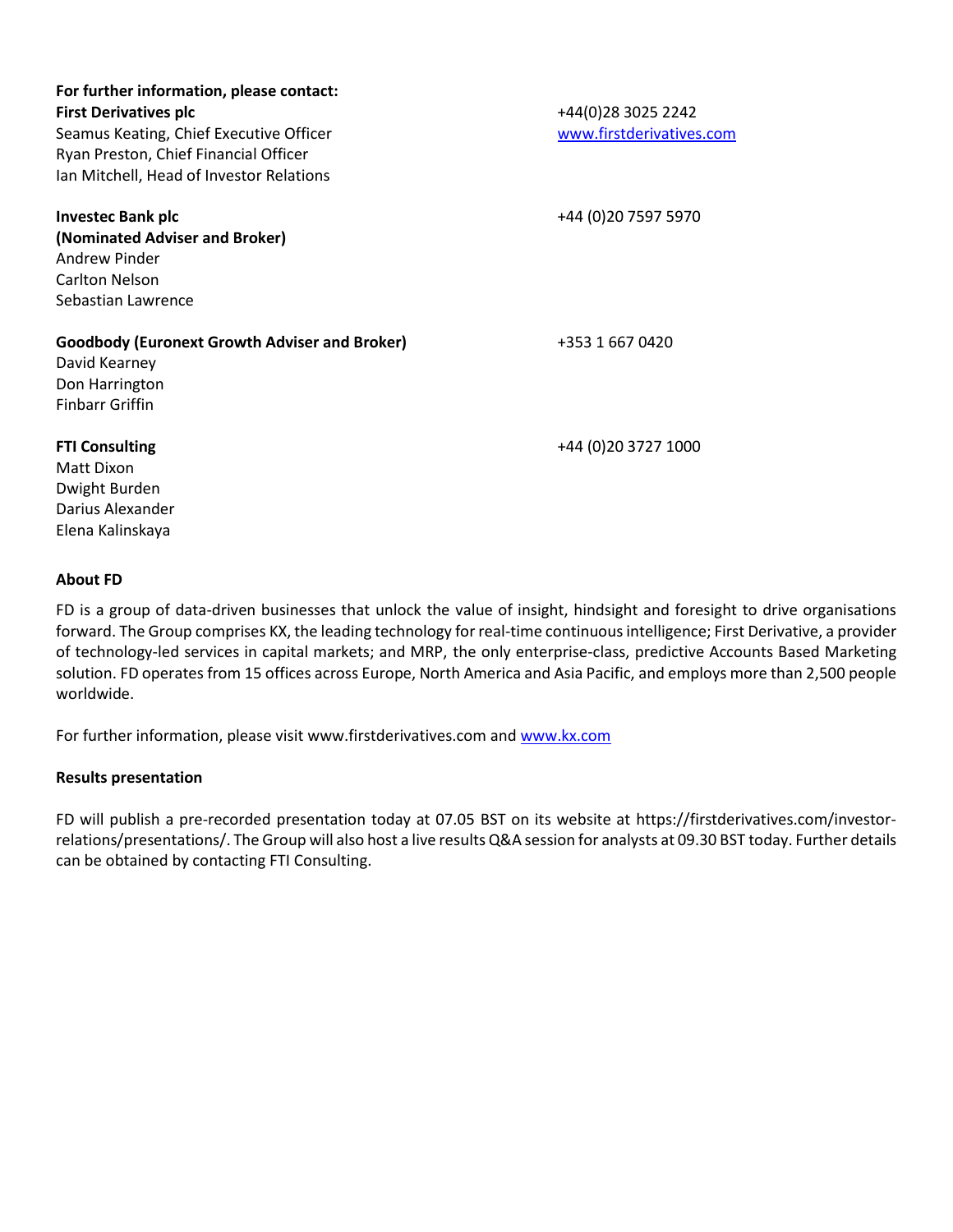# **Business Review**

FD comprises three businesses – KX, First Derivative and MRP - that unlock the value of data to drive organisations forward. During the year, the Group delivered a robust financial performance, responding effectively to the challenges resulting from COVID-19. Revenue was flat at £237.9m and, after continuing to invest in line with our growth strategy, adjusted EBITDA of £40.5m was achieved, down 11%. The Board has decided not to recommend a final dividend in light of the investment announced today.

We made good operational progress:

**Technology** – we prioritised interoperability, ease of use and cloud native capabilities as we seek to build our base of recurring revenue. Most notably, we recently released KX Insights, a cloud-first platform that fully leverages the benefits of cloud architecture natively to deliver fast, scalable real-time data insights without the added burden of infrastructure, complicated upgrades or the need to optimise for different cloud environments. KX Insights has been certified to run natively on all major hyperscale cloud providers including AWS, Azure and Google Cloud. Our roadmap goes beyond this, as we plan to package streaming data analytics workloads into cloud native microservices. Existing customers who move to this new subscription will benefit from faster migrations to the cloud by integrating these new components into their applications.

Furthermore, these components will be combined to create a cloud native horizontal platform, applicable to a wide range of use cases and industries and appealing to a broad community of users. New subscription customers will consume the whole KX Insights platform as an end-to-end application that will seamlessly unify streaming data with the universe of stored data. Key roadmap goals are to reduce deployment times to accelerate 'time to value' and to appeal to as wide a developer community as possible, which will be achieved by abstracting our proprietary programming language away from the end user.

This platform will also support advanced analytics and SQL querying, opening up more use cases to KX and further promoting adoption and ease of use.

**Commercial** – we made progress with cross-selling and up-selling to existing customers, adding a number of new customers and signing several new partnership agreements across our target markets. In capital markets, we signed deals with major financial institutions including a European bank and a stock exchange in South America for the use of KX; in other target markets notable deals included a major utility in the US for use cases built on the analysis of streaming meter data, an electronics manufacturer for anomaly detection and predictive alerts for yield management and a major telco for revenue assurance and usage querying. We formalised our partner agreements with the hyperscale cloud providers to enable seamless scaling of KX and recently signed an agreement with Databricks for the use of KX as a high-performance solution for its customers.

**Scaling the Group** – to support our growth plans we invested in our leadership capabilities and systems. At the Group level we added three new Non-Executive Directors, each bringing expertise and experience in scaling world-leading technology companies, and new executive appointments in a Chief Operating Officer and Chief Marketing Officer. At our business units we appointed a Chief Technology Officer and Chief Revenue Officer for KX; in MRP and First Derivative we appointed new leaders.

Progress across these key strategic priorities was a key determining factor in the Board's decision to accelerate its growth strategy.

### **Investment in growth strategy**

During the year the Board conducted a review of the opportunities arising from the evolution of the market for streaming analytics and the market-leading performance capabilities of KX. It was concluded from independent market analysis, as well as our discussions with strategic partners and existing and potential customers, that demand for continuous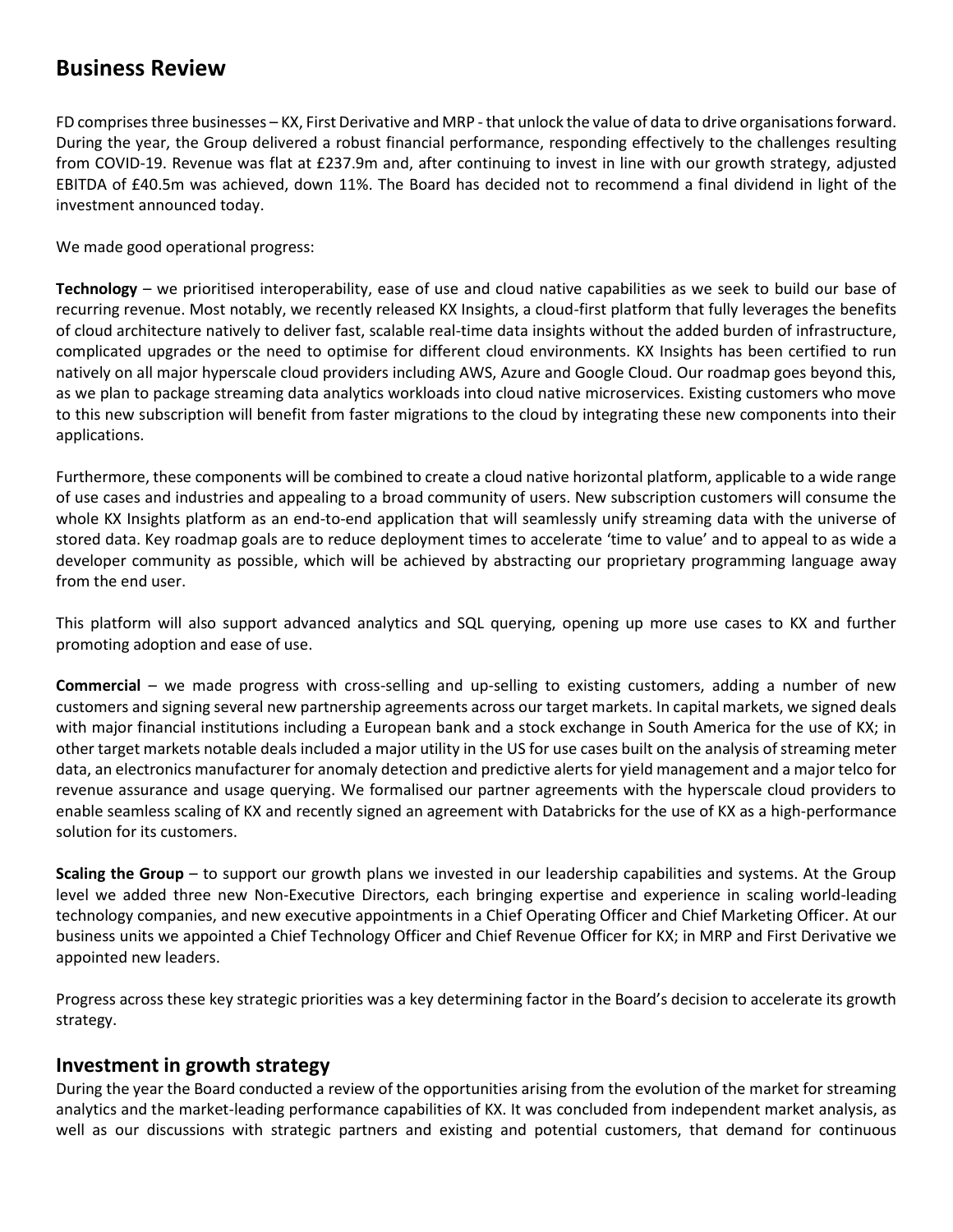intelligence was increasing and that KX has a key role to play in enabling performant access to the data that decisions are based on.

During the past year we have seen increasing focus from leading industry analysts such as Gartner and Forrester on the use of real-time streaming analytics to improve business operations and increase efficiency. This coincides with growing demand post COVID-19 for greater automated decision-making based on real-time data as part of digital transformation initiatives. Gartner forecasts that by 2022 most business systems will feature real-time data capabilities and this, together with rapidly growing streaming data volumes, underpins the requirement for performant access to the data through technologies such as KX.

To deliver on this opportunity, the Board has approved additional investment of £16m in the current year, of which £11m represents operating cost. This investment is focused on KX, and will:

- **Accelerate the KX technology road map:** focused on enabling KX to operate natively on the cloud, and further increasing its ease of use and interoperability.
- **Greatly increase the go-to-market capability of the business:** by increasing our sales team depth and industry / geographical coverage, growing our contribution from strategic partners and investing in brand marketing.
- **Further increase our ability to scale rapidly** to deliver the growth envisaged by the Board.

Together with this investment the Board has approved a new structure for the Group with three business units, KX, First Derivative and MRP, each with its own distinct commercial proposition, go-to-market strategy, addressable market and target growth rate. Subject to shareholder approval at the forthcoming Annual General Meeting, the Group will be renamed FD Technologies plc. These changes enable clearer commercial focus on the opportunities for each business while our financial reporting will also provide greater insight for stakeholders.

#### **KX – the leading technology for real-time continuous intelligence**

Its ultra-high-performance analytics capability enables KX to be the technology that powers continuous intelligence. Our goal is to see widespread adoption of our technology across industries, with complete deployment freedom spanning down to the device level, installed within the customer's operations or operating seamlessly across cloud infrastructures. This power and flexibility, together with the cost of ownership and return on investment benefits, provide the opportunity for KX to become the market-leading technology for real-time streaming analytics.

This opportunity is forecast to be valued at \$39bn per annum by 2025, growing at 30% per annum, according to Adroit Market Research, which resonates with our own assessment of the opportunities in our target markets.

To position KX to benefit fully from this growth opportunity, in the current financial year an additional £16m will be invested, comprising:

- An additional £7m in sales and marketing to build out our sales capabilities and strengthen our brand and market awareness
- A further £5m in R&D to accelerate the cloud capabilities of KX and its interoperability and ease-of-use
- Infrastructure investment of £4m in FY22, including new ERP and CRM systems, to support the delivery of growth.

As part of this reorganisation, all KX services other than pre-sales, implementation and support services revenue will be delivered by and reported within First Derivative. We will also phase out sales of our technology on a perpetual license basis. As a result, KX revenue will predominantly comprise high-margin recurring license revenue which, if we achieve our plans for KX, will be growing at market-leading rates. To enable stakeholders to assess our performance against our targets, we will provide additional non-statutory metrics, including annual recurring revenue and net revenue retention rates.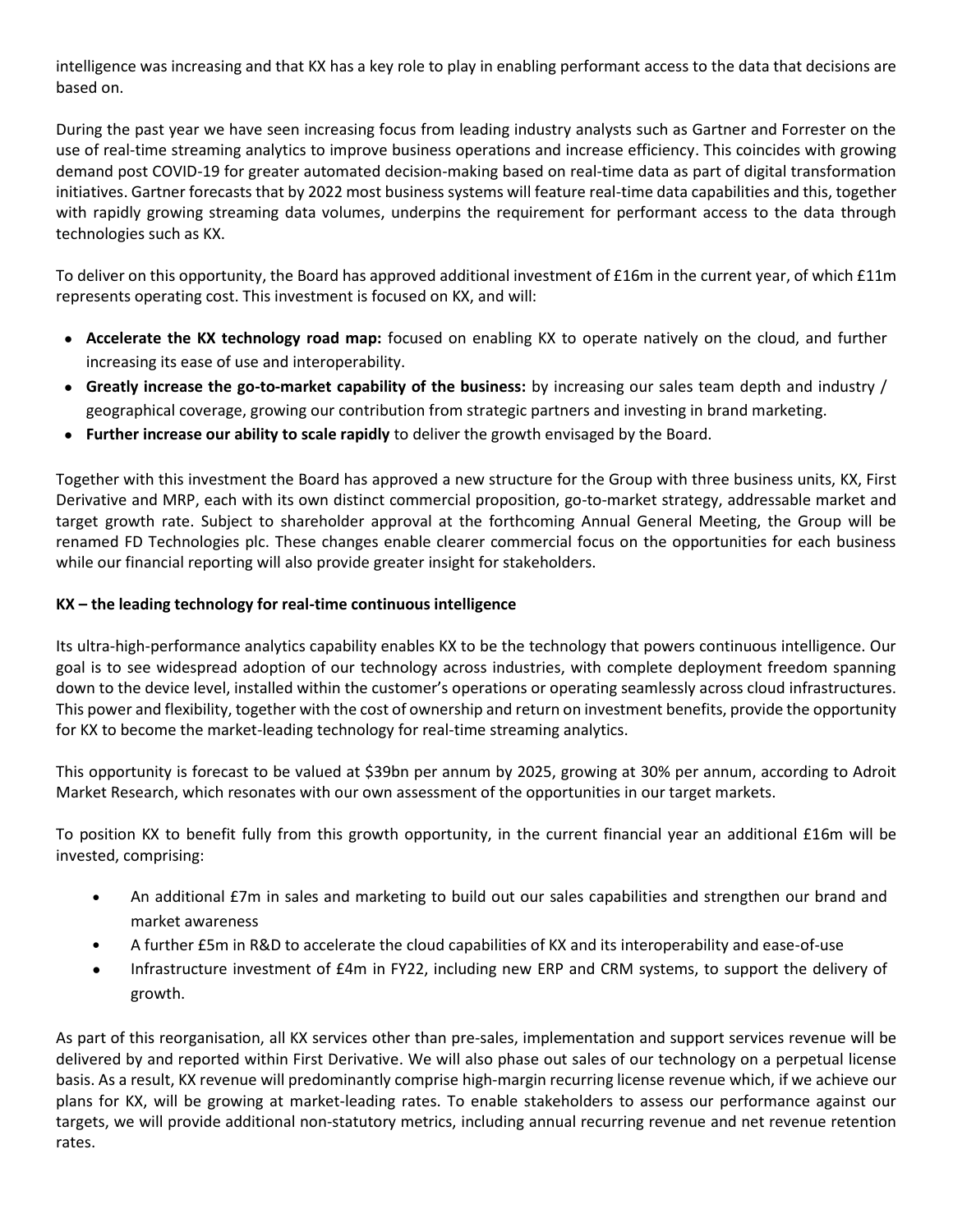KX is targeting growth in exit ARR of at least 25% per annum through FY25 and a gross margin of at least 80% by FY25.

#### **First Derivative – technology-led services in capital markets**

First Derivative is formed by merging FD's former managed services and consulting business with the KX services capability to form a technology and data services provider in our primary market of FinTech. It has three key offerings:

- **Vendor services:** implementation, support and managed services for third-party vendor systems including Calypso and Murex
- **Business services:** regulation and compliance, client services and automation
- **Data services:** Data preparation, data management, data science, KX services and cloud migration support

While not requiring significant further investment, First Derivative will benefit from sharper focus on its target markets where it has the greatest in-depth expertise, and which are areas of key focus for our clients. This approach has already returned the business to growth in H2 2021, despite the impact of COVID-19, and we believe it can return to double digit revenue growth during the current year.

#### **MRP – the only enterprise-class, predictive ABM solution**

MRP is at the forefront of Account Based Marketing (ABM), with its Prelytix platform enabling sales and marketing organisations to grow new business by identifying and engaging the most likely buyers of our clients' products and services. Powered by KX to provide deep and timely insights into customer and potential customer behaviour, Prelytix provides a high return on investment and is rated among the leaders in its space by industry analysts such as Forrester and Ovum. Prelytix subscribers are supported by MRP through the provision of engagement services that together drive industry-leading return on investment for our clients.

Our assessment of the current addressable market for MRP is \$12 billion per annum in 2022, growing at a rate in excess of 20% per annum.

The Board expects MRP will benefit from recovery in its end markets, which were impacted by COVID-19, and as a result of planned product launches. MRP is targeting growth in platform revenue of at least 20% per annum through FY25 and a 70% gross margin by FY25.

## **People**

Strengthening leadership at the Group and business unit level to support our growth strategy was a key focus during the year. We appointed three Non-Executive Directors, each bringing expertise and experience in scaling world-leading technology companies - Ayman Sayed, CEO of BMC Software; Thomas Seifert, CFO of Cloudflare; and Steve Fisher, former CTO of eBay and who also held senior technology leadership roles at salesforce.com. We also made Group senior executive appointments, including Kathy Schneider, formerly of Sungard and Level 3, as Chief Marketing Officer.

We also made significant additions to the executive teams within our business units, with the recruitment of high calibre individuals including: within KX, Eric Raab, who has a wealth of CTO experience gained at high-growth technology companies including Information Builders and Yodle, as Chief Technology Officer and Alan Coad, formerly leading enterprise sales at Google Cloud and Pivotal, as Chief Revenue Officer; at MRP, Scott Matthews, who has a track record building successful SaaS companies including Crowdtwist, as Chief Executive Officer; and at First Derivative, David Collins, formerly of GFT and Capco, as Managing Director. All have previous experience in high growth enterprise technology companies.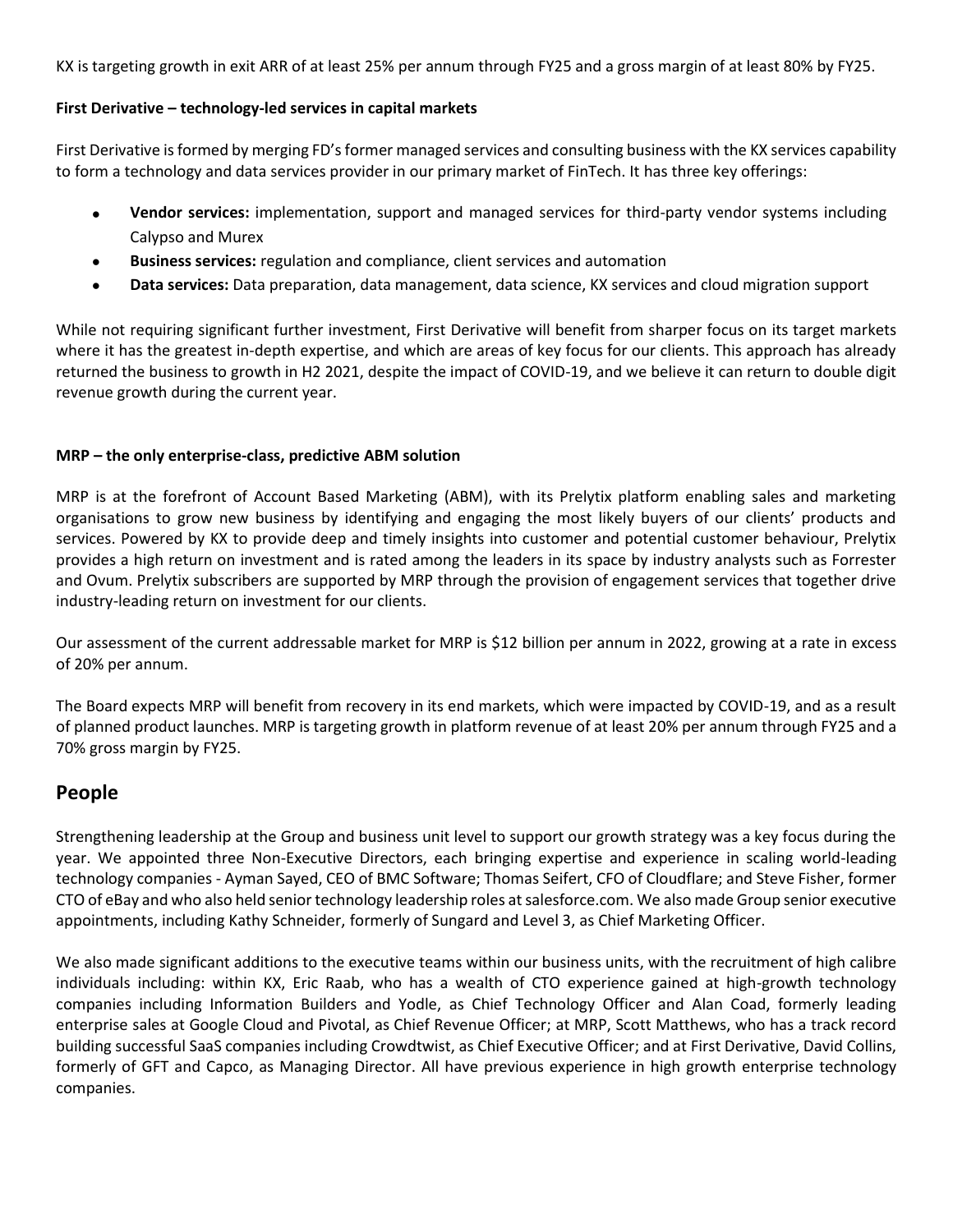We also appointed Ryan Preston as CFO in January 2021, succeeding Graham Ferguson who wished to devote more time to his other interests including supporting the development of Northern Ireland-based SMEs. Ryan was formerly the Group's Deputy CFO.

The Group employs more than 2,500 people, up from more than 2,400 at the same time last year. While we initially paused recruitment in response to COVID-19, we resumed hiring to keep pace with growing demand, and during the year added 424 new employees. Attrition rates were at the lower end of the typical range.

The past year has placed unprecedented demands on employees, who have demonstrated great commitment and flexibility to support our clients and each other. The Board thanks them for their efforts and continued engagement.

# **COVID-19**

The pandemic was a significant factor throughout our financial year, impacting both our operations and the business environment. Operationally, our priorities were the safety and health of our employees and supporting the mission-critical activities of our clients. The effectiveness of our planning and the measures we introduced enabled us to transition seamlessly to the remote delivery of all the services we provide to clients. We put in place measures that supported our employees' physical and mental well-being and liaised closely with clients to meet their needs effectively and pre-empt any change in requirements.

To safeguard the business we put in place mitigating measures including suspending non-essential travel, deferring executive bonuses and suspending dividend payments. The Group did not utilise any Government financial assistance measures related to COVID-19 and nor did it furlough any employees during the year. To ensure liquidity, in March 2020 we drew down £34.2m from our available finance facility with the funds placed on deposit. Given the Group's strong cash generation in the first half of the year, this was repaid in the second half.

The business impact was felt predominantly in changes in customer behaviour, including a lengthening of sales cycles, particularly in the early months of the pandemic, which resulted in lower growth rates across our businesses and a reduction in adjusted EBITDA. As we emerge from the pandemic, we expect to see an acceleration of digital transformation in general, and continuous intelligence in particular, opening up many new opportunities for KX.

# **Current trading and outlook**

The Board is providing guidance for the current financial year which reflects the improved momentum across our business units, as well as the cost impact of the accelerated growth detailed today.

The Board anticipates that revenue for the current financial year will be in the range £255m to £260m, with adjusted EBITDA in the range £31m - £33m. The factors affecting this guidance include:

- KX: while the pipeline is considerably stronger than at the same point in 2020 and we expect growth in exit ARR of at least 25%, growth in recurring software revenue is expected to be offset by a planned reduction in perpetual license revenue
- First Derivative and MRP: we expect improved performance such that adjusted EBITDA for each division will exceed pre-COVID-19, FY20 levels
- Incremental increase in operating expenses of £11m as a result of the additional investment to accelerate growth announced today, together with an additional £5m of R&D cost, the majority of which is expected to be capitalised.

The Board considers that the actions announced today position the Group to deliver on exciting growth opportunities in KX while driving profitability in First Derivative and MRP. It has set growth targets that, if achieved, should generate strong returns for investors driven by high levels of recurring software revenue as KX builds on its market-leading position within continuous intelligence.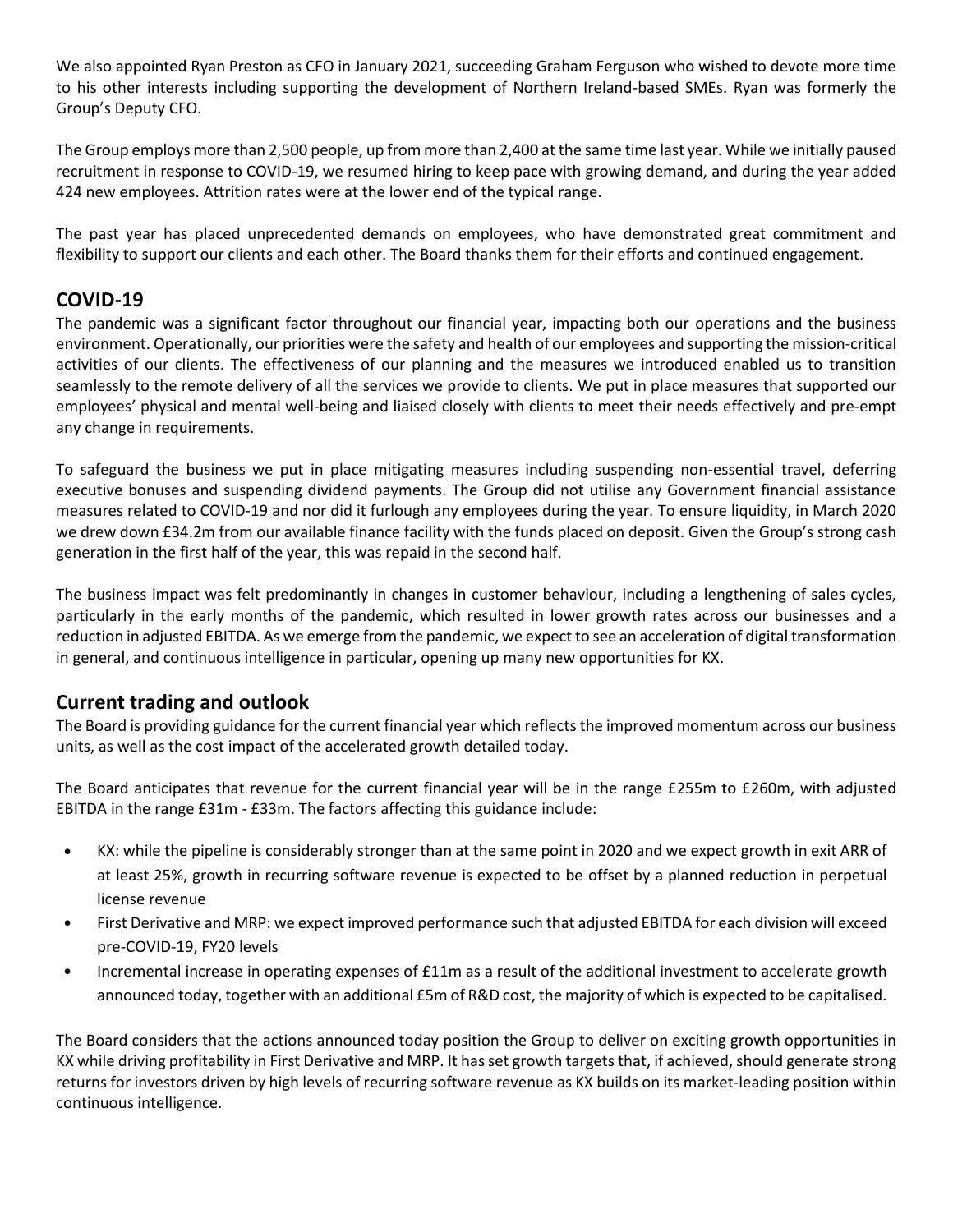# **Financial review**

### **Revenue and Margins**

KX

The table below shows the movement in FY21 from the historical analysis of the Group's performance between software & services and managed services & consulting, to the new segmental analysis of KX, First Derivative and MRP. **KX** comprises the FinTech and Industry segments of software & services, including services revenue from pre-sales, implementation and support. **First Derivative** comprises the managed services and consulting segment, along with other KX services which represented £28.9m of revenue in FY21, as detailed in the first column in italics below. MarTech revenue, formerly included in software and services, is now reported under **MRP**, as detailed in the second column in italics. FY20 is reported on the same basis for KX, First Derivative and MRP. In addition we have provided performance metrics for each Business Unit which will further highlight how we are delivering growth.

|                              | 2021    |                           |                                     |                                           |                                    |                         |                     |            | 2020    |        |                     |            |                 |
|------------------------------|---------|---------------------------|-------------------------------------|-------------------------------------------|------------------------------------|-------------------------|---------------------|------------|---------|--------|---------------------|------------|-----------------|
|                              |         | <b>Former reporting</b>   |                                     |                                           |                                    | New segmental reporting |                     |            |         |        |                     |            |                 |
|                              | Group   | Software<br>&<br>Services | Managed<br>Services &<br>Consulting | Software<br>to First<br><b>Derivative</b> | Software<br>to MRP                 | KX                      | First<br>Derivative | <b>MRP</b> | Group   | KX     | First<br>Derivative | <b>MRP</b> | Group<br>change |
|                              | £m      | £m                        | £m                                  | $\pounds m$                               | $\pmb{\mathit{f}}\pmb{\mathit{m}}$ | £m                      | £m                  | £m         | £m      | £m     | £m                  | £m         |                 |
| Revenue                      | 237.9   | 147.4                     | 90.5                                | 28.9                                      | 44.2                               | 74.3                    | 119.4               | 44.2       | 237.8   | 71.2   | 119.3               | 47.3       | 0%              |
| Cost of sales                | (136.9) | (66.1)                    | (70.8)                              | (19.5)                                    | (26.1)                             | (20.5)                  | (90.3)              | (26.1)     | (136.6) | (22.4) | (88.3)              | (26.0)     | 0%              |
| <b>Gross profit</b>          | 101.0   | 81.3                      | 19.7                                | 9.5                                       | 18.0                               | 53.8                    | 29.1                | 18.0       | 101.1   | 48.8   | 31.0                | 21.3       | (0%)            |
| Gross margin                 | 42%     |                           |                                     |                                           |                                    | 72%                     | 24%                 | 41%        | 43%     | 68%    | 26%                 | 45%        |                 |
| R&D expenditure              | (15.9)  | (15.8)                    | (0.1)                               | 0.0                                       | (1.9)                              | (13.9)                  | (0.1)               | (1.9)      | (13.1)  | (12.0) | 0.0                 | (1.2)      | 21%             |
| R&D capitalised              | 13.4    | 13.3                      | 0.1                                 | 0.0                                       | 1.8                                | 11.5                    | 0.1                 | 1.8        | 10.4    | 10.4   | 0.0                 | 0.0        | 28%             |
| Net R&D                      | (2.6)   | (2.6)                     | 0.0                                 | 0.0                                       | (0.1)                              | (2.4)                   | 0.0                 | (0.1)      | (2.7)   | (1.5)  | 0.0                 | (1.2)      | (6%)            |
| Sales and marketing<br>costs | (39.3)  | (30.8)                    | (8.5)                               | (2.3)                                     | (7.9)                              | (20.6)                  | (10.8)              | (7.9)      | (35.4)  | (15.7) | (10.8)              | (8.9)      | 11%             |
| Adjusted admin<br>expenses   | (18.7)  | (11.9)                    | (6.8)                               | (1.0)                                     | (4.3)                              | (6.6)                   | (7.8)               | (4.3)      | (17.5)  | (6.1)  | (7.6)               | (3.8)      | 6%              |
| <b>Adjusted EBITDA</b>       | 40.5    | 36.1                      | 4.4                                 | 6.1                                       | 5.7                                | 24.3                    | 10.5                | 5.7        | 45.5    | 25.5   | 12.6                | 7.4        | (11%)           |
| Adj. EBITDA margin           | 17%     |                           |                                     |                                           |                                    | 33%                     | 9%                  | 13%        | 19%     | 36%    | 11%                 | 16%        |                 |

Group revenue was unchanged at £237.9m (2020: £237.8m), driven by growth in KX balanced by lower revenue in MRP and a flat performance in First Derivative. Group gross profit was also unchanged at £101.0m, representing gross margin of 42%, down marginally from 43% in the prior period. Lower services utilisation in First Derivative and MRP was balanced by margin improvement in KX. As stated in our results and trading updates during the year, we continued to invest in R&D and sales and marketing which resulted in adjusted EBITDA declining by 11% to £40.5m.

|           |      | KX total |        |      | FinTech |        |      | Industry |        |  |
|-----------|------|----------|--------|------|---------|--------|------|----------|--------|--|
|           | 2021 | 2020     | Change | 2021 | 2020    | Change | 2021 | 2020     | Change |  |
|           | £m   | Em       |        | £m   | £m      |        | £m   | Em       |        |  |
| Revenue   | 74.3 | 71.2     | 4%     | 65.3 | 59.5    | 10%    | 9.0  | 11.7     | (23%)  |  |
| Perpetual | 10.7 | 11.9     | (10%)  | 7.9  | 7.8     | 2%     | 2.8  | 4.0      | (32%)  |  |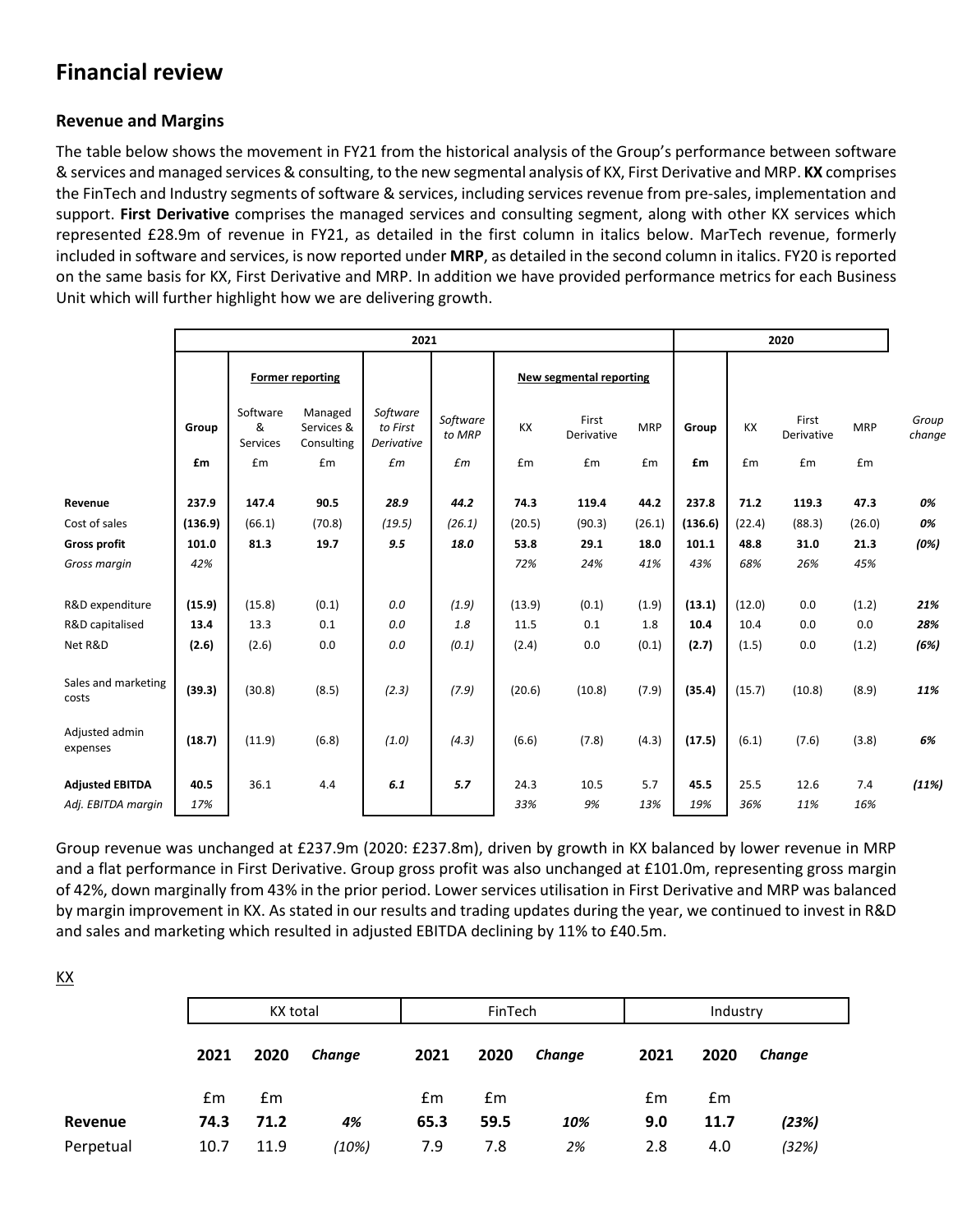| Recurring              | 37.7 | 34.2 | 10%  | 35.0 | 31.4 | 12% | 2.7 | 2.8 | (4%)  |
|------------------------|------|------|------|------|------|-----|-----|-----|-------|
| <b>Total licenses</b>  | 48.4 | 46.0 | 5%   | 43.0 | 39.2 | 10% | 5.4 | 6.8 | (21%) |
| Services               | 25.9 | 25.2 | 3%   | 22.3 | 20.3 | 9%  | 3.6 | 4.9 | (26%) |
| <b>Gross profit</b>    | 53.8 | 48.8 | 10%  |      |      |     |     |     |       |
| <b>Adjusted EBITDA</b> | 24.3 | 25.5 | (5%) |      |      |     |     |     |       |

KX revenue increased by 4% to £74.3m, driven by growth in recurring license revenue of 10% to £37.7m, with recurring license revenue representing 51% of total revenue (2020: 48%). Pre-sales, implementation and support services revenue increased by 3% to £25.9m, despite investment in our customer success team which resulted in some senior staff being removed from short-term revenue-generating roles to focus on pre-and post-sales engagement with customers. Perpetual license revenue decreased by 10% as we started the transition to focus on recurring revenue, to further increase revenue predictability.

Growth was strongest in our core FinTech market, where recurring revenue increased by 12%. We won a number of new contracts, including a major European bank which made a significant commitment to use KX within its capital markets trading operation and a major Japanese bank which consolidated all its on-premise data into KX on AWS to enable realtime monitoring and alerts. Industry revenue declined by 23% to £9.0m, reflecting a lengthening of sales cycles as potential customers focused on transitioning their existing operations to remote working rather than transformational projects.

Gross profit increased by 10% as a result of the increase in software license revenue in the revenue mix, while adjusted EBITDA fell by 5% principally due to a 31% increase in sales and marketing costs.

| <b>Performance metrics</b>                | 2021 | 2020 |
|-------------------------------------------|------|------|
|                                           |      |      |
| Exit annual recurring revenue (ARR) £m    | 37.6 | 37.5 |
| Net revenue retention (NRR)               | 99%  | 105% |
| Gross profit margin                       | 72%  | 68%  |
| R&D expenditure as % of revenue           | 19%  | 17%  |
| Sales and marketing spend as % of revenue | 28%  | 22%  |
| Adjusted EBITDA margin                    | 33%  | 36%  |

We increased our spend on R&D and sales and marketing as a proportion of revenue as we continue to invest to benefit from the growing opportunities for streaming analytics and continuous intelligence.

#### First Derivative

The table below shows the performance of First Derivative, which incorporates the revenue shown as managed services and consulting with KX services revenue other than pre-sales, implementation and support services revenue, which remains within KX. The KX services revenue within First Derivative principally consists of development work for clients and associated services.

| 2021  | 2020  | Change |  |
|-------|-------|--------|--|
| £m    | £m    |        |  |
| 119.4 | 119.3 | 0%     |  |
| 21.3  | 20.9  | 2%     |  |
| 98.1  | 98.4  | (0%)   |  |
|       |       |        |  |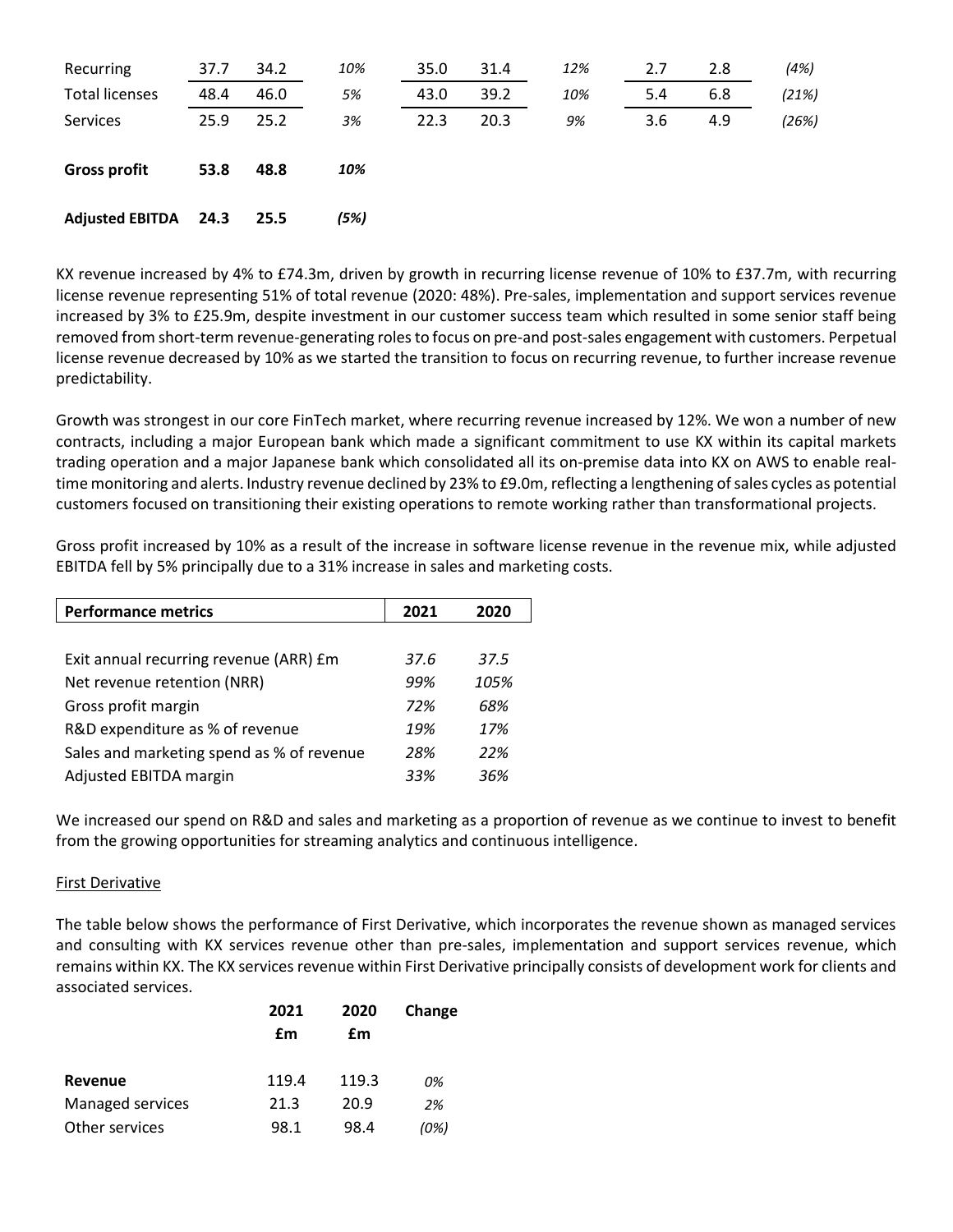| <b>Gross profit</b>    | 29.1 | 31.0 | (6%)  |
|------------------------|------|------|-------|
| <b>Adjusted EBITDA</b> | 10.5 | 12.6 | (17%) |

Despite the impact of COVID-19, First Derivative revenue was unchanged from the prior year at £119.4m, reflecting the long-term and mission-critical nature of the services we provide and the strength of client relationships. We transitioned quickly to remote working to deliver our services and, while the pandemic impacted levels of new project work in the short term, we saw a strengthening of demand towards the end of the period, continuing into the current year. The lockdown in December 2020 led to onboarding delays for a number of projects, without which we would have reported growth for the year - these projects are now running and provide confidence that First Derivative will deliver growth in the current year.

To drive predictable growth, First Derivative is seeking to increase the number of managed service contracts it signs, under which it takes responsibility for the delivery of a service typically on a multi-year contract. Recent examples of such deals include a multi-year application support and development contract signed with a major Japanese bank. Across its practices, First Derivative is seeking to take greater responsibility for the delivery of packages of work, which should provide increased value to our clients and translate to increased gross margins for First Derivative over time.

| <b>Performance metrics</b> | 2021 | 2020 |
|----------------------------|------|------|
|                            |      |      |
| Gross profit margin        | 24%  | 26%  |
| Adjusted EBITDA margin     | 9%   | 11%  |

Gross and EBITDA margins held up well as we managed the cost in First Derivative in response to COVID-19 and would have improved on the prior year but for delays to project onboarding towards the end of the financial year as a result of the lockdowns in Europe in late 2020 / early 2021.

#### MRP

The table below shows the performance of MRP, which previously was included within the Group's software revenue under MarTech.

|                        | 2021<br>£m | 2020<br>£m | Change |
|------------------------|------------|------------|--------|
| <b>Revenue</b>         | 44.2       | 47.3       | (7%)   |
| Platform               | 24.2       | 25.6       | (5%)   |
| Services               | 19.9       | 21.7       | (8%)   |
| <b>Gross profit</b>    | 18.0       | 21.3       | (15%)  |
| <b>Adjusted EBITDA</b> | 5.7        | 7.4        | (22%)  |

MRP provides global sales and marketing leaders with an enterprise class predictive Account Based Marketing (ABM) platform and supporting products and services to enable them to identify and engage potential customers earlier and more effectively, driving greater revenue and market share. MRP's Prelytix platform uses KX's data analytics capabilities to deliver predictive analytics derived from billions of data points, enabling clients to dynamically assess their marketplace and to activate a wide range of sales and marketing tactics informed by real-time insights. Our focus is on growing recurring software revenue, which is derived from a combination of subscriptions to MRP's Prelytix platform and data-driven engagement between our clients and their prospects using Prelytix. We also provide marketing products and services to enable clients to engage with prospective customers and to progress them through their sales funnel.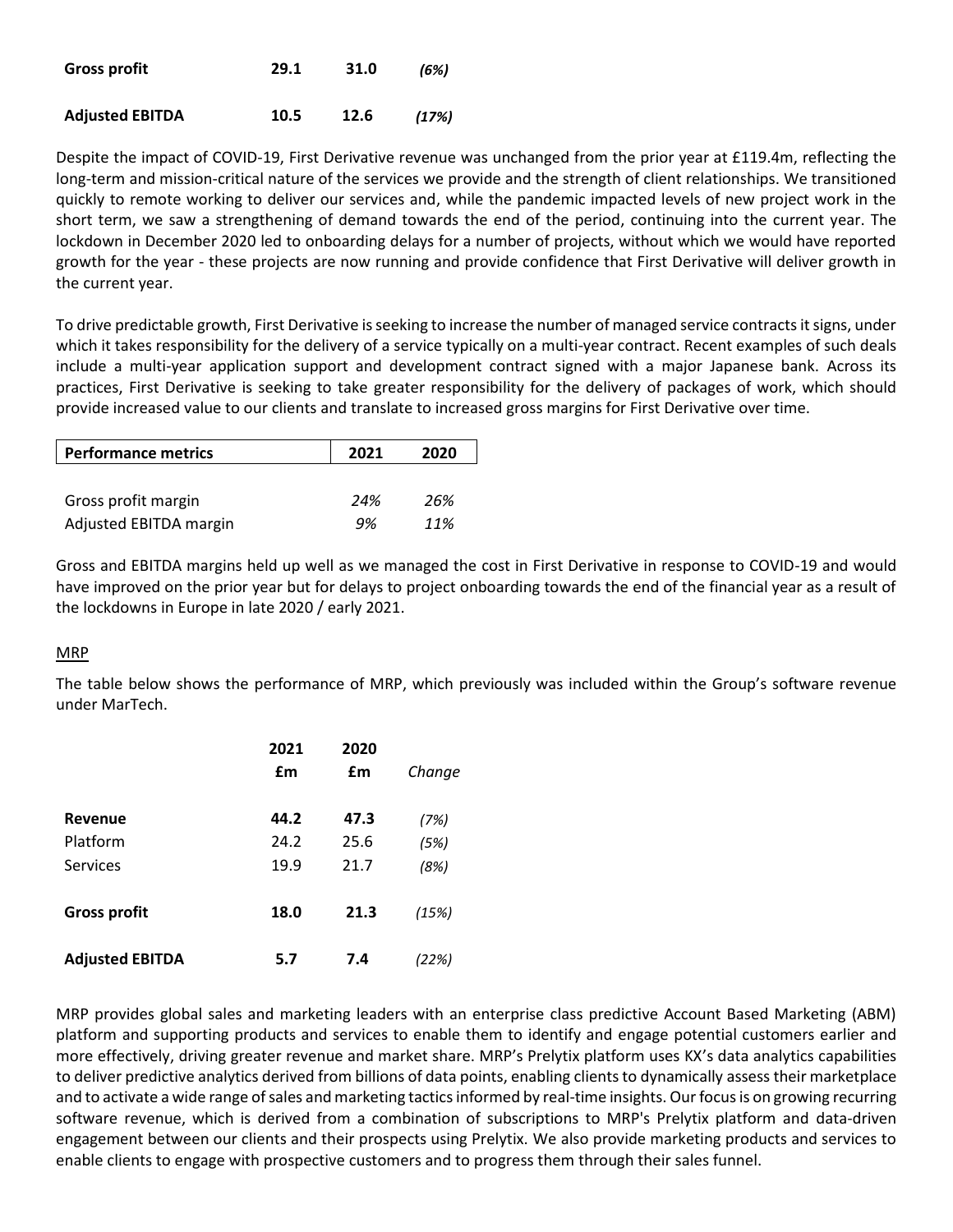COVID-19 impacted the entire year and all of the geographies in which MRP operates. In H1, some existing clients paused subscription renewals and services spend as a result of macroeconomic uncertainty and their desire to focus on serving existing customers rather than driving new sales. In H2, while customer spending in Europe and the Asia Pacific region improved, North America was weaker than expected, partly driven by cuts in marketing budgets and also by the ongoing impact of COVID-19. Against this backdrop for the year, software revenue held up well, while services revenue experienced a 10% reduction.

Towards the period end and in early FY22 we have seen an encouraging rebound in spending, particularly in North America, with both new customer wins representing significant multi-year commitments and existing customers increasing their spend with MRP. Our development roadmap for MRP includes ongoing upgrades to the Prelytix platform, along with new and enhanced products that provide the potential to accelerate growth and help us achieve our target growth rate in software revenue through to FY25.

| <b>Performance metrics</b> | 2021 | 2020 |
|----------------------------|------|------|
|                            |      |      |
| Platform revenue £m        | 24.2 | 25.6 |
| Gross profit margin        | 41%  | 45%  |
| Adjusted EBITDA margin     | 13%  | 16%  |

Software revenue held up well despite the impact of COVID-19, declining by 4% for the reasons discussed above. Gross and adjusted EBITDA margins declined as we continued to invest to support MRP's growth opportunity.

### **Adjusted EBITDA**

The reconciliation of operating profit to adjusted EBITDA is provided below:

|                                       | 2021 | 2020 |
|---------------------------------------|------|------|
|                                       | £m   | £m   |
| <b>Operating Profit</b>               | 17.0 | 21.7 |
| Acquisition and non-operational costs | 1.3  | 2.0  |
| Share based payment and related costs | 2.4  | 3.1  |
| Depreciation and amortisation         | 19.8 | 18.7 |
| <b>Adjusted EBITDA</b>                | 40.5 | 45.5 |

#### **Profit before tax**

Adjusted profit before tax decreased by 22% to £20.2m (2020: £25.9m) held back by higher depreciation and software amortisation charges due to the impact of increased R&D in recent years. This was balanced by increased finance income related to the sale of the Group's stake in Quantile Technologies, which is excluded from adjusted profit before tax. Reported profit before tax decreased by 39% to £11.1m (2020: £18.3m) with a major non-operational factor being exchange rate differences which represented a £3.2m charge for the period compared with a £1.0m benefit in the prior year. This was driven by a higher than typical level of dollar balances held, due to lower investments / acquisitions and improved cash collection in the US.

The reconciliation of adjusted EBITDA to reported profit before tax is provided below.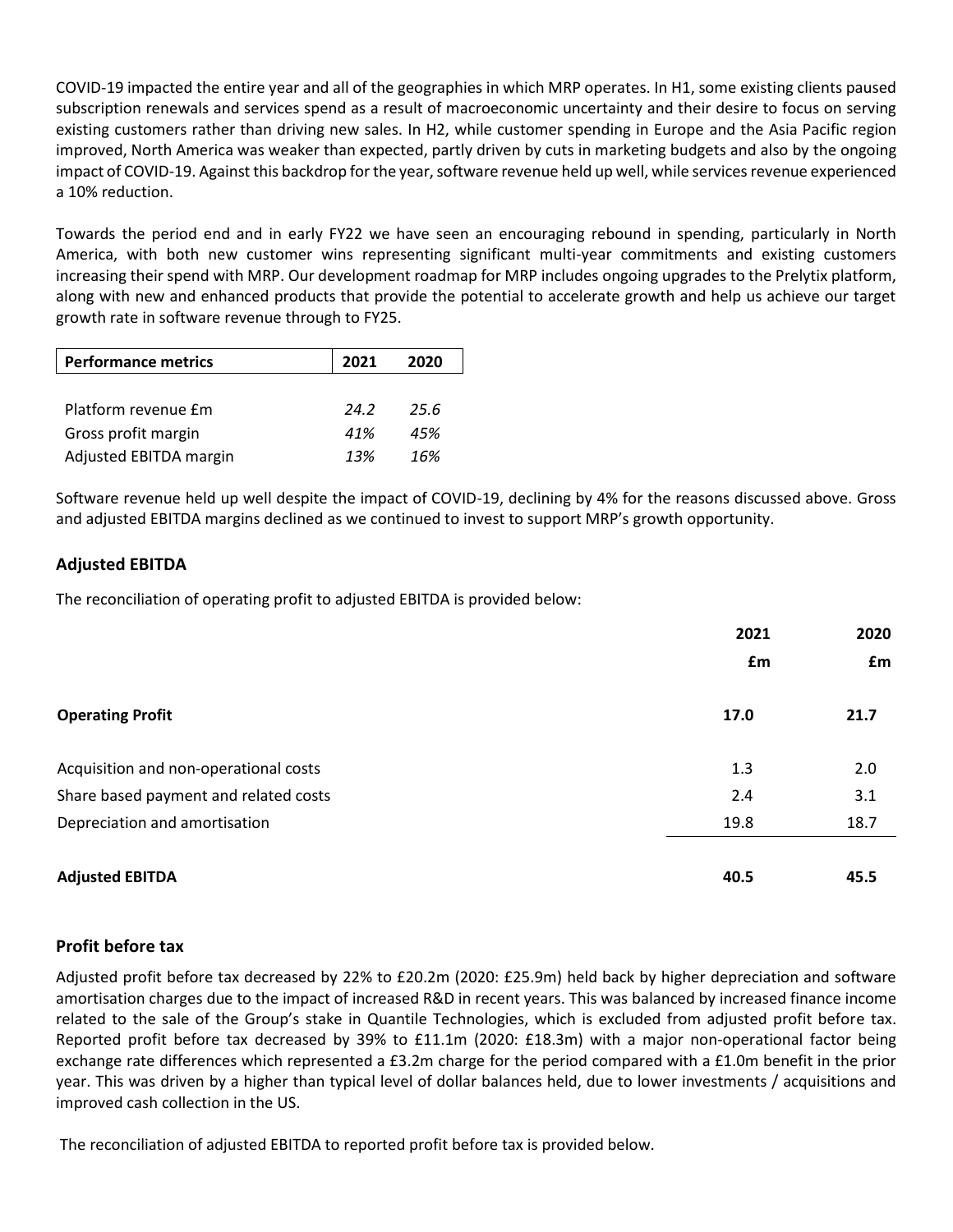|                                                                                                          | 2021  | 2020  |
|----------------------------------------------------------------------------------------------------------|-------|-------|
|                                                                                                          | £m    | £m    |
| <b>Adjusted EBITDA</b>                                                                                   | 40.5  | 45.5  |
| Adjustments for:                                                                                         |       |       |
| Depreciation                                                                                             | (6.9) | (6.3) |
| Amortisation of software development costs                                                               | (9.3) | (8.7) |
| <b>Financing costs</b>                                                                                   | (4.2) | (4.6) |
|                                                                                                          |       |       |
| Adjusted profit before tax                                                                               | 20.2  | 25.9  |
| Adjustments for:                                                                                         |       |       |
| Amortisation of acquired intangibles                                                                     | (3.6) | (3.7) |
| Share based payment and related costs                                                                    | (2.4) | (3.1) |
| Acquisition and non-operational costs, associate disposal costs and changes in<br>deferred consideration | (1.3) | (2.0) |
| Profit / (loss) on foreign currency translation                                                          | (3.2) | 1.0   |
| Share of profit of associate                                                                             | (0.1) | 0.1   |
| Finance income                                                                                           | 1.6   |       |
|                                                                                                          |       |       |
| Reported profit before tax                                                                               | 11.1  | 18.3  |

#### **Earnings per share**

Reported profit after tax decreased by 40% to £9.0m (2020: £14.9m) and reported diluted earnings per share decreased by 41% to 32.0p per share (2020: 54.2p). Exchange rate differences accounted for a major part of this decline.

The adjusted profit after tax for the period of £16.6m (2020: £21.3m) represented a decrease of 22%. The calculation of adjusted profit after tax is detailed below:

|                                                      | 2021<br>£m | 2020<br>£m |
|------------------------------------------------------|------------|------------|
| Reported profit after tax                            | 9.0        | 14.9       |
| Adjustments from profit before tax                   | 9.0        | 7.6        |
| Tax effect of adjustments                            | (1.4)      | (1.3)      |
| Adjusted profit after tax                            | 16.6       | 21.3       |
| Weighted average number of ordinary shares (diluted) | 28.1m      | 27.5m      |
| Adjusted EPS (fully diluted)                         | 59.0p      | 77.4p      |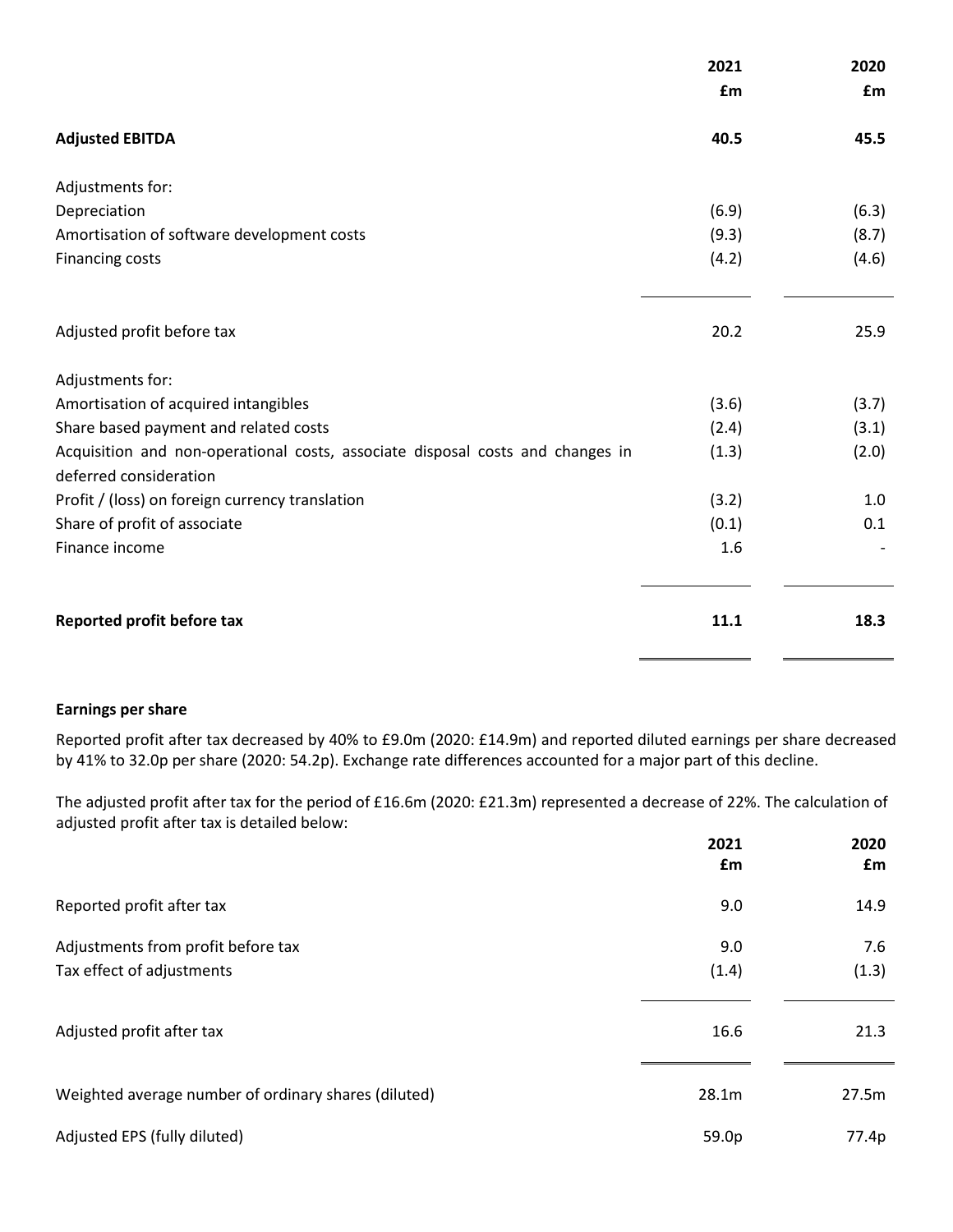#### **Balance sheet**

Total assets increased by £14.2m with cash and cash equivalents increasing by more than 100% to £55.2m (2020: £26.1m). Loans and borrowings fell to £92.8m (2020: £105.2m) of which £65.1m related to bank loans (2020: £75.5m) and the remainder to lease liabilities.

#### **Cash generation and net debt**

The Group generated £46.7m of cash from operating activities before taxes paid (2020: £34.4m) representing 115% conversion of adjusted EBITDA (2020: 75%). The performance during the period benefited from lower growth rates which improved working capital as well as an increased focus on cash collection, while there was an also a benefit from revenue recognised in 2020 where the cash was collected in early 2021. We continue to expect cash generated from operating activities to represent 80-85% of adjusted EBITDA in a year where growth reaches our target levels.

The Group also benefitted from an £11.3m inflow from investments, of which £11.0m represents an inflow from the partial sale of our holding in Quantile Technologies. The investment occurred as part of FD's strategy of assisting companies that were adopting KX in new and innovative ways. This programme has been de-emphasised in recent years and the Group has instead focused its efforts on signing partnership agreements with OEMs, systems integrators and hyperscale cloud providers.

At the period end, net debt was £9.9m (2020: £49.4m). The factors impacting the movement in net debt are summarised in the table below:

|                                                    | 2021   | 2020   |
|----------------------------------------------------|--------|--------|
|                                                    | £m     | £m     |
| Opening net debt (excluding lease liabilities)     | (49.4) | (16.5) |
| Cash generated from operating activities           | 46.7   | 34.4   |
| Taxes paid                                         | (1.3)  | (3.0)  |
| Dividends paid                                     |        | (7.4)  |
| Capital expenditure: property, plant and equipment | (1.5)  | (2.3)  |
| Capital expenditure: intangible assets             | (13.8) | (11.0) |
| Acquisition of subsidiaries                        |        | (42.9) |
| Investments                                        | 11.3   | (1.6)  |
| Issue of new shares                                | 8.3    | 10.1   |
| Interest, foreign exchange and other               | (10.3) | (9.2)  |
| Closing net debt (excluding lease liabilities)     | (9.9)  | (49.4) |

#### **Dividend**

The Board did not declare an interim dividend due to uncertainty regarding COVID-19. In light of the decision to increase investment in KX, the Board has decided not to recommend the payment of a final dividend for the full year.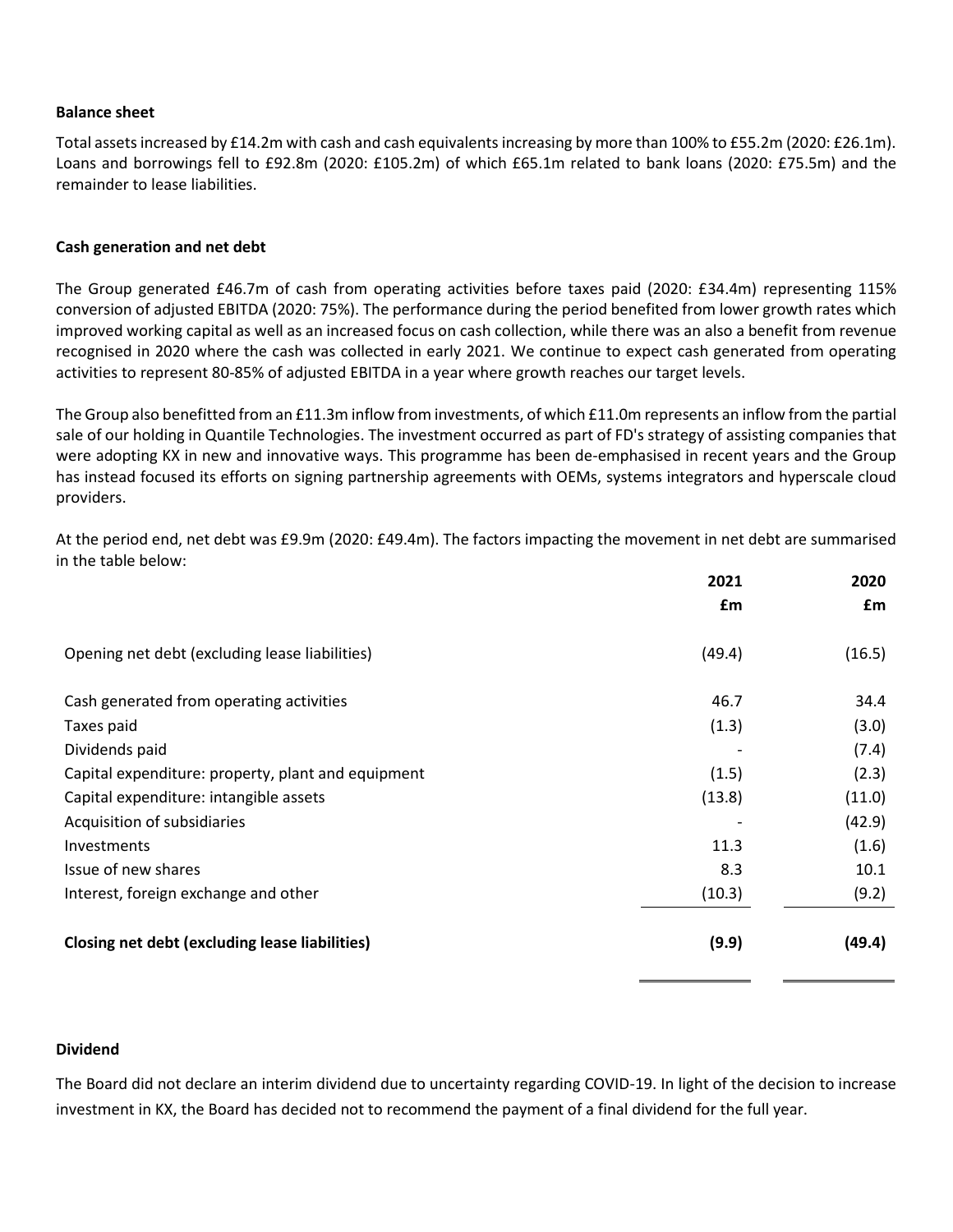#### **Definition of terms**

The Group uses the following definitions for its key metrics:

**Exit annual recurring revenue (ARR)** is the value at the end of the accounting period of the software and subscription recurring revenue to be recognised over the proceeding twelve months.

**Net retention rate (NRR):** is based on the actual revenues in the quarter annualised forward to 12 months and compared to the annualised revenue from the four quarters prior. The customer cohort is comprised of customers in the quarter that have generated revenue in the prior four quarters.

**Adjusted admin expenses** is a measure used in internal management reporting which comprises administrative expenses per the statement of comprehensive income of £42.0m (2020: £41.8m) adjusted for depreciation and amortisation of £19.8m (2020: £18.7m), share based payments and related costs of £2.4m (2020: £3.1m), acquisition and non-operational costs of £1.3m (2020: £2.0m) and net of impairment (loss)/gain on trade and other receivables of £0.2m (2020: gain of £0.3m) and other income of £0.1m (2020: £0.2m).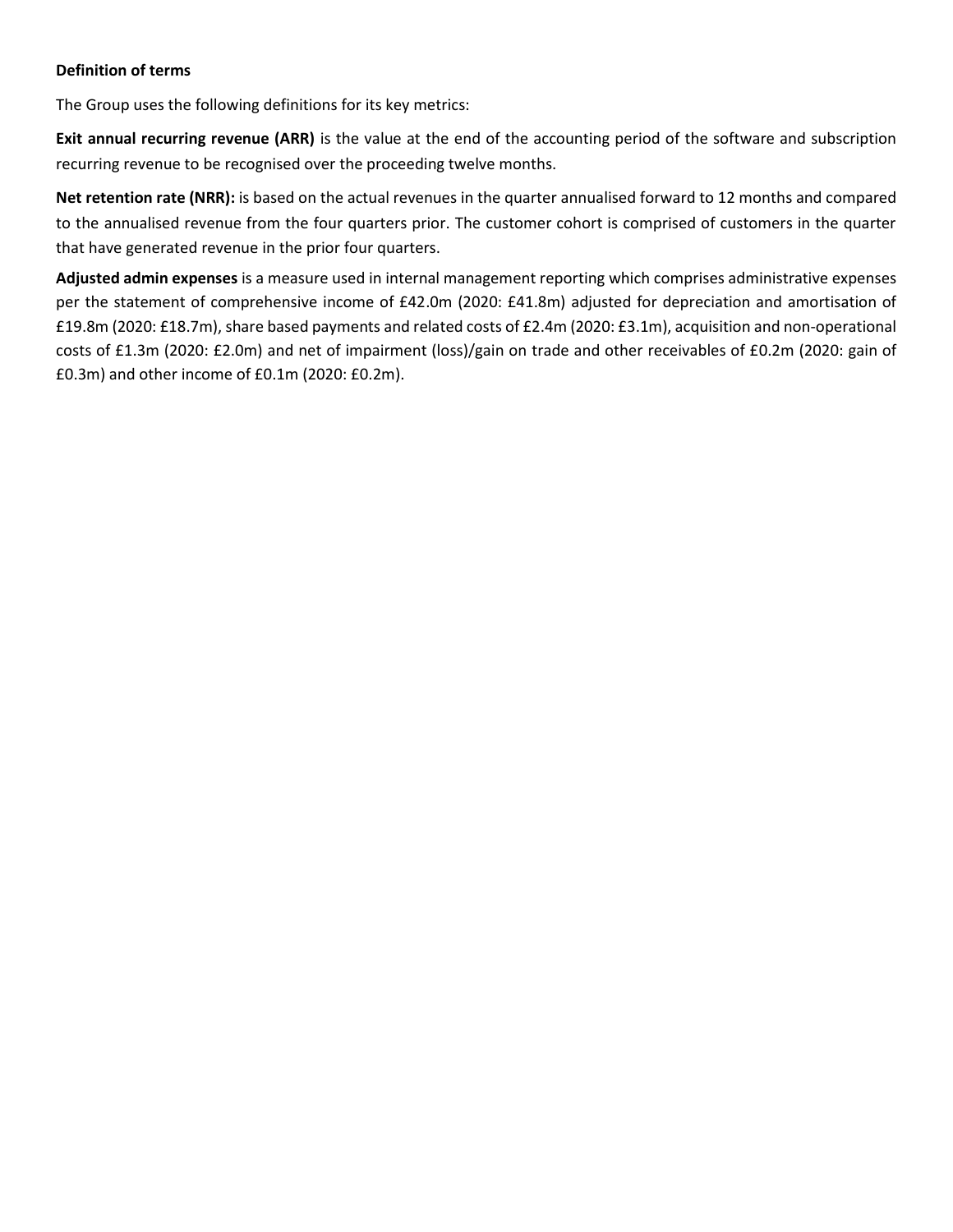# Consolidated statement of comprehensive income

Year ended 28 February 2021

|                                                                                | Note           | 2021<br>£'000 | 2020<br>£'000 |
|--------------------------------------------------------------------------------|----------------|---------------|---------------|
| <b>Revenue</b>                                                                 |                |               |               |
| Software licenses and services                                                 | 2              | 147,365       | 148,401       |
| Managed services and consulting                                                | 2              | 90,502        | 89,389        |
| Total revenue                                                                  |                | 237,867       | 237,790       |
| Cost of sales                                                                  |                |               |               |
| Software licenses and services                                                 | 2              | (66,062)      | (67, 184)     |
| Managed services and consulting                                                | $\overline{2}$ | (70, 826)     | (69, 458)     |
| Total cost of sales                                                            |                | (136, 888)    | (136, 642)    |
| <b>Gross profit</b>                                                            |                | 100,979       | 101,148       |
| <b>Operating costs</b>                                                         |                |               |               |
| Research and development costs                                                 |                | (15, 948)     | (13, 132)     |
| - Of which capitalised                                                         |                | 13,398        | 10,431        |
| Sales and marketing costs                                                      |                | (39, 252)     | (35, 399)     |
| Administrative expenses                                                        |                | (42,036)      | (41, 818)     |
| Impairment (loss)/gain on trade and other receivables                          |                | (215)         | 336           |
| Other income                                                                   |                | 96            | 179           |
| Total operating costs                                                          |                | (83, 957)     | (79, 403)     |
| <b>Operating profit</b>                                                        |                | 17,022        | 21.745        |
|                                                                                |                |               |               |
| Finance income                                                                 |                | 1,606         | 26            |
| Finance expense                                                                |                | (4, 183)      | (4,666)       |
| (Loss)/gain on foreign currency translation                                    |                | (3, 240)      | 1,019         |
| <b>Net finance costs</b>                                                       |                | (5, 817)      | (3,621)       |
| Share of (loss)/gain of associate, net of tax                                  |                | (58)          | 126           |
| <b>Profit before taxation</b>                                                  |                | 11,147        | 18,250        |
| Income tax expense                                                             |                | (2, 150)      | (3, 357)      |
| <b>Profit for the year</b>                                                     |                | 8,997         | 14,893        |
|                                                                                |                | 2021          | 2020          |
|                                                                                |                | £'000         | £'000         |
| Profit for the year                                                            |                | 8,997         | 14,893        |
| Other comprehensive income                                                     |                |               |               |
| Items that will not be reclassified subsequently to profit or loss             |                |               |               |
| Equity investments at FVOCI - net change in fair value                         |                | 2,349         |               |
| Net gain on sale of FVOCI holding                                              |                | 4,746         |               |
| Items that will or may be reclassified subsequently to profit or loss          |                |               |               |
| Net exchange (loss)/gain on net investment in foreign subsidiaries             |                | (10, 657)     | 1,394         |
| Net gain/(loss) on hedge of net investment in foreign subsidiaries             |                | 2,611         | (2,920)       |
|                                                                                |                |               |               |
| Other comprehensive income for the period, net of tax                          |                | (951)         | (1,526)       |
| Total comprehensive income for the period attributable to owners of the parent |                | 8.046         | 13,367        |
|                                                                                |                |               |               |
|                                                                                | Note           | Pence         | Pence         |
| <b>Earnings per share</b>                                                      |                |               |               |
| Basic                                                                          | 4a             | 32.7          | 55.9          |
| <b>Diluted</b>                                                                 | 4a             | 32.0          | 54.2          |

All profits are attributable to the owners of the Company and relate to continuing activities.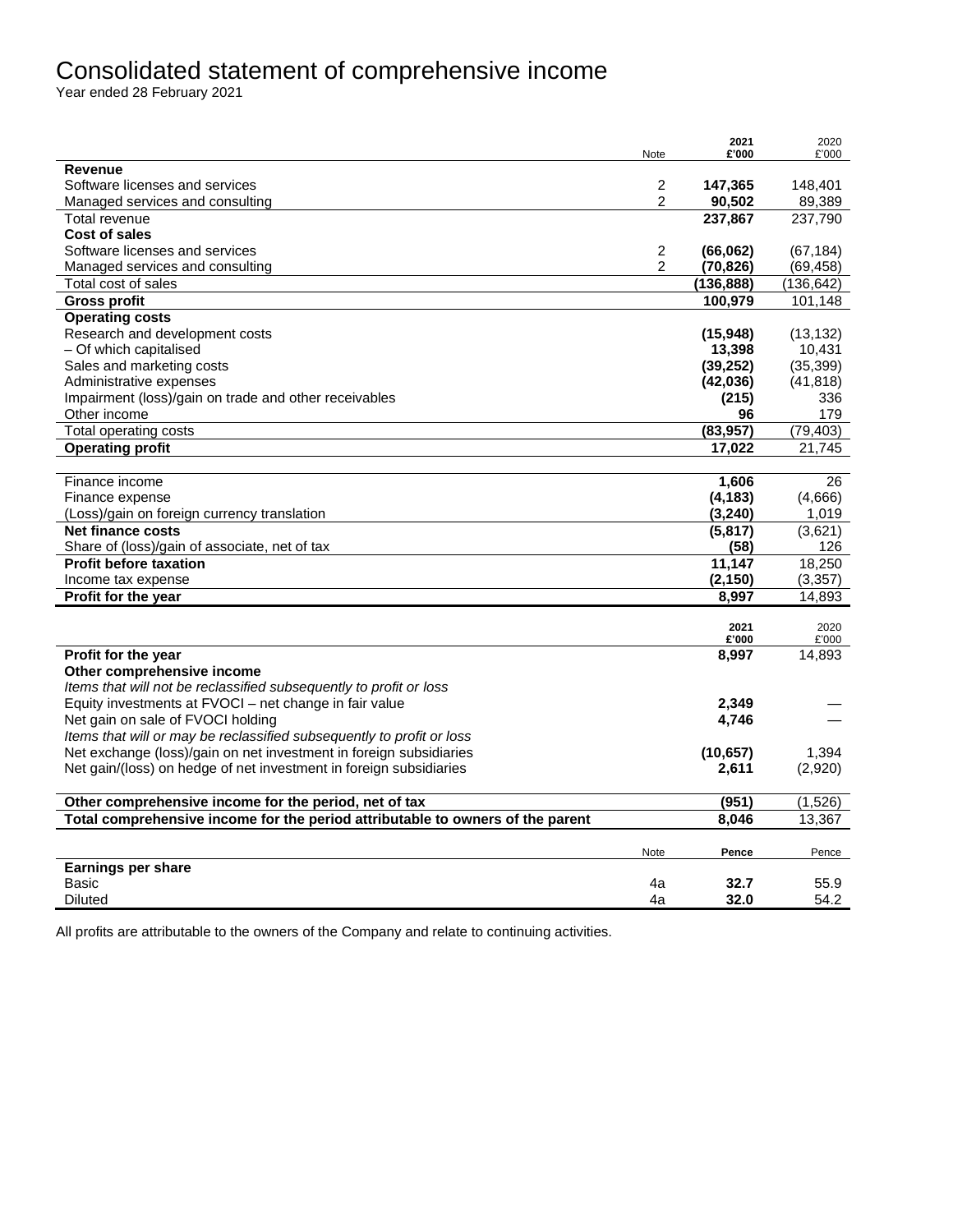# Consolidated balance sheet

As at 28 February 2021

|                                              | Note | 2021<br>£'000 | 2020<br>£'000 |
|----------------------------------------------|------|---------------|---------------|
| <b>Assets</b>                                |      |               |               |
| Property, plant and equipment                | 5    | 33,541        | 37,143        |
| Intangible assets and goodwill               | 6    | 147,513       | 154,416       |
| Equity accounted investee                    |      | 2,649         | 2,937         |
| Other financial assets                       |      | 14,760        | 15,750        |
| Trade and other receivables                  |      | 3,312         | 5,000         |
| Deferred tax assets                          |      | 14,719        | 14,982        |
| <b>Non-current assets</b>                    |      | 216,494       | 230,228       |
| Trade and other receivables                  |      | 75,102        | 76,330        |
| Current tax receivable                       |      | 3,208         | 3,142         |
| Cash and cash equivalents                    |      | 55,198        | 26,068        |
| <b>Current assets</b>                        |      | 133,508       | 105,540       |
| <b>Total assets</b>                          |      | 350,002       | 335,768       |
| Equity                                       |      |               |               |
| Share capital                                |      | 139           | 136           |
| Share premium                                |      | 99,396        | 91,002        |
| Merger reserve                               |      | 8,118         | 8,118         |
| Share option reserve                         |      | 16,790        | 13,775        |
| Fair value reserve                           |      | 10,682        | 3,587         |
| Currency translation adjustment reserve      |      | (5,628)       | 2,418         |
| Retained earnings                            |      | 53,177        | 44,125        |
| Equity attributable to owners of the Company |      | 182,674       | 163,161       |
| <b>Liabilities</b>                           |      |               |               |
| Loans and borrowings                         |      | 83,596        | 94,311        |
| Trade and other payables                     |      | 2,431         | 2,610         |
| Deferred tax liabilities                     |      | 11,428        | 10,585        |
| <b>Non-current liabilities</b>               |      | 97,455        | 107,506       |
| Loans and borrowings                         | 7    | 9,244         | 10,868        |
| Trade and other payables                     |      | 53,591        | 47,719        |
| Current tax payable                          |      | 269           | 312           |
| Employee benefits                            |      | 6,769         | 6,202         |
| <b>Current liabilities</b>                   |      | 69,873        | 65,101        |
| <b>Total liabilities</b>                     |      | 167,328       | 172,607       |
| <b>Total equity and liabilities</b>          |      | 350,002       | 335,768       |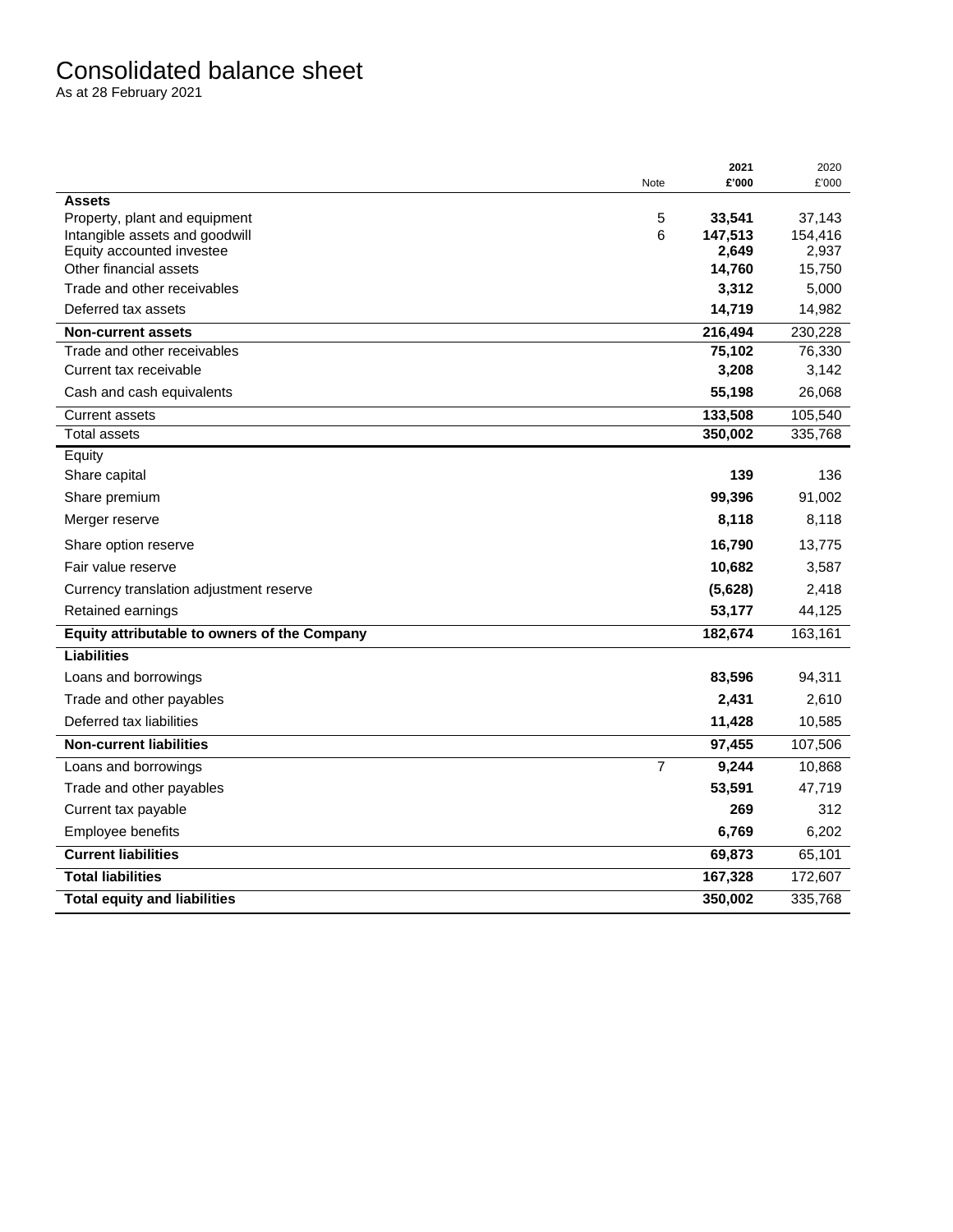# Consolidated statement of changes in equity

Year ended 28 February 2021

|                                    |                  |                  |                   | Share             |                       | Currency                  |                      |                 |
|------------------------------------|------------------|------------------|-------------------|-------------------|-----------------------|---------------------------|----------------------|-----------------|
|                                    | Share<br>capital | Share<br>premium | Merger<br>reserve | option<br>reserve | Fair value<br>reserve | translation<br>adjustment | Retained<br>earnings | Total           |
|                                    | £'000            | £'000            | £'000             | £'000             | £'000                 | £'000                     | £'000                | equity<br>£'000 |
| <b>Balance at 1 March 2020</b>     | 136              | 91,002           | 8,118             | 13,775            | 3,587                 | 2,418                     | 44,125               | 163,161         |
| Total comprehensive income for     |                  |                  |                   |                   |                       |                           |                      |                 |
| the year                           |                  |                  |                   |                   |                       |                           |                      |                 |
| Profit for the year                |                  |                  |                   |                   |                       |                           | 8,997                | 8,997           |
| Other comprehensive income         |                  |                  |                   |                   |                       |                           |                      |                 |
| Net exchange loss on net           |                  |                  |                   |                   |                       |                           |                      |                 |
| investment in foreign subsidiaries |                  |                  |                   |                   |                       | (10, 657)                 |                      | (10, 657)       |
| Net exchange gain on hedge of net  |                  |                  |                   |                   |                       |                           |                      |                 |
| investment in foreign subsidiaries |                  |                  |                   |                   |                       | 2,611                     |                      | 2,611           |
| Net change in fair value of equity |                  |                  |                   |                   |                       |                           |                      |                 |
| investments at FVOCI               |                  |                  |                   |                   | 2,349                 |                           |                      | 2,349           |
| Net Gain on sale of FVOCI holding  |                  |                  |                   |                   | 4,746                 |                           |                      | 4,746           |
| Total comprehensive income         |                  |                  |                   |                   |                       |                           |                      |                 |
| for the year                       |                  |                  |                   |                   | 7,095                 | (8,046)                   | 8,997                | 8,046           |
| <b>Transactions with owners of</b> |                  |                  |                   |                   |                       |                           |                      |                 |
| the Company                        |                  |                  |                   |                   |                       |                           |                      |                 |
| Tax relating to share options      |                  |                  |                   | 820               |                       |                           |                      | 820             |
| Exercise of share options          | 3                | 8,281            |                   |                   |                       |                           |                      | 8,284           |
| Issue of shares                    |                  | 113              |                   |                   |                       |                           |                      | 113             |
| Share based payment charge         |                  |                  |                   | 2,250             |                       |                           |                      | 2,250           |
| Transfer on forfeit of share       |                  |                  |                   |                   |                       |                           |                      |                 |
| options                            |                  |                  |                   | (55)              |                       |                           | 55                   |                 |
| <b>Balance at 28 February 2021</b> | 139              | 99,396           | 8,118             | 16,790            | 10,682                | (5,628)                   | 53,177               | 182,674         |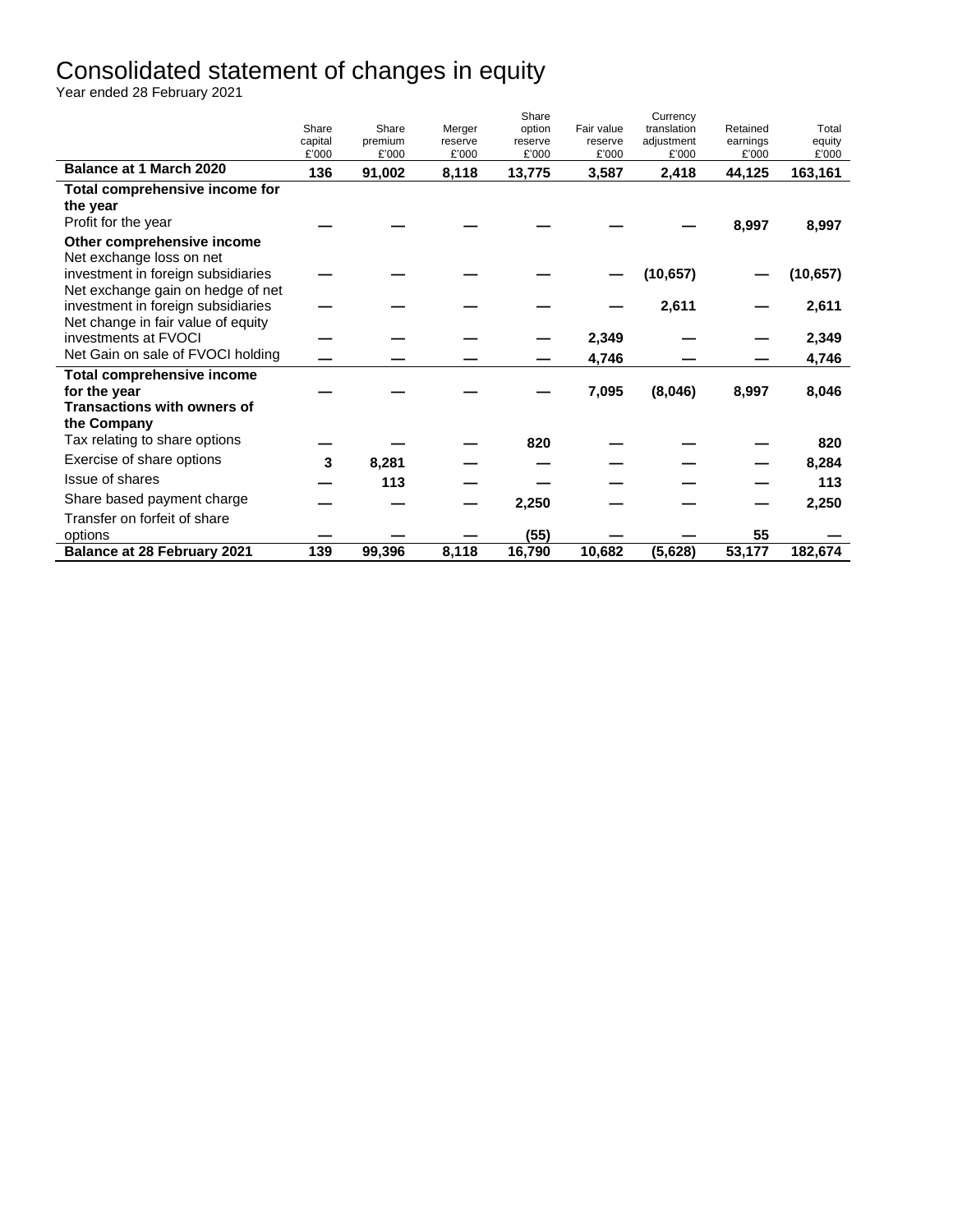# Consolidated statement of changes in equity

Year ended 29 February 2020

|                                                                                                                                           | Share<br>capital<br>£'000 | Share<br>premium<br>£'000 | Merger<br>reserve<br>£'000 | Share<br>option<br>reserve<br>£'000 | Fair value<br>reserve<br>£'000 | Currency<br>translation<br>adjustment<br>£'000 | Retained<br>earnings<br>£'000 | Total<br>equity<br>£'000 |
|-------------------------------------------------------------------------------------------------------------------------------------------|---------------------------|---------------------------|----------------------------|-------------------------------------|--------------------------------|------------------------------------------------|-------------------------------|--------------------------|
| <b>Balance at 1 March 2019</b>                                                                                                            | 131                       | 79,726                    | 8,118                      | 10,744                              | 3,587                          | 3,944                                          | 36,560                        | 142,810                  |
| Total comprehensive income for<br>the year<br>Profit for the year<br>Other comprehensive income                                           |                           |                           |                            |                                     |                                |                                                | 14,893                        | 14,893                   |
| Net exchange gain on net<br>investment in foreign subsidiaries<br>Net exchange loss on hedge of net<br>investment in foreign subsidiaries |                           |                           |                            |                                     |                                | 1,394<br>(2,920)                               |                               | 1,394<br>(2,920)         |
| Total comprehensive income<br>for the year<br><b>Transactions with owners of</b><br>the Company                                           |                           |                           |                            |                                     |                                | (1,526)                                        | 14,893                        | 13,367                   |
| Tax relating to share options                                                                                                             |                           |                           |                            | 1,411                               |                                |                                                |                               | 1,411                    |
| Exercise of share options                                                                                                                 | 4                         | 10,123                    |                            |                                     |                                |                                                |                               | 10,127                   |
| Issue of shares                                                                                                                           |                           | 58                        |                            |                                     |                                |                                                |                               | 58                       |
| Issue of shares as contingent<br>deferred consideration<br>Share based payment charge                                                     | 1                         | 1,095                     |                            | 1,645                               |                                |                                                |                               | 1,096<br>1,645           |
| Transfer on forfeit of share<br>options<br>Dividends to owners of the                                                                     |                           |                           |                            | (25)                                |                                |                                                | 25                            |                          |
| Company                                                                                                                                   |                           |                           |                            |                                     |                                |                                                | (7, 353)                      | (7, 353)                 |
| <b>Balance at 29 February 2020</b>                                                                                                        | 136                       | 91,002                    | 8,118                      | 13,775                              | 3,587                          | 2,418                                          | 44,125                        | 163,161                  |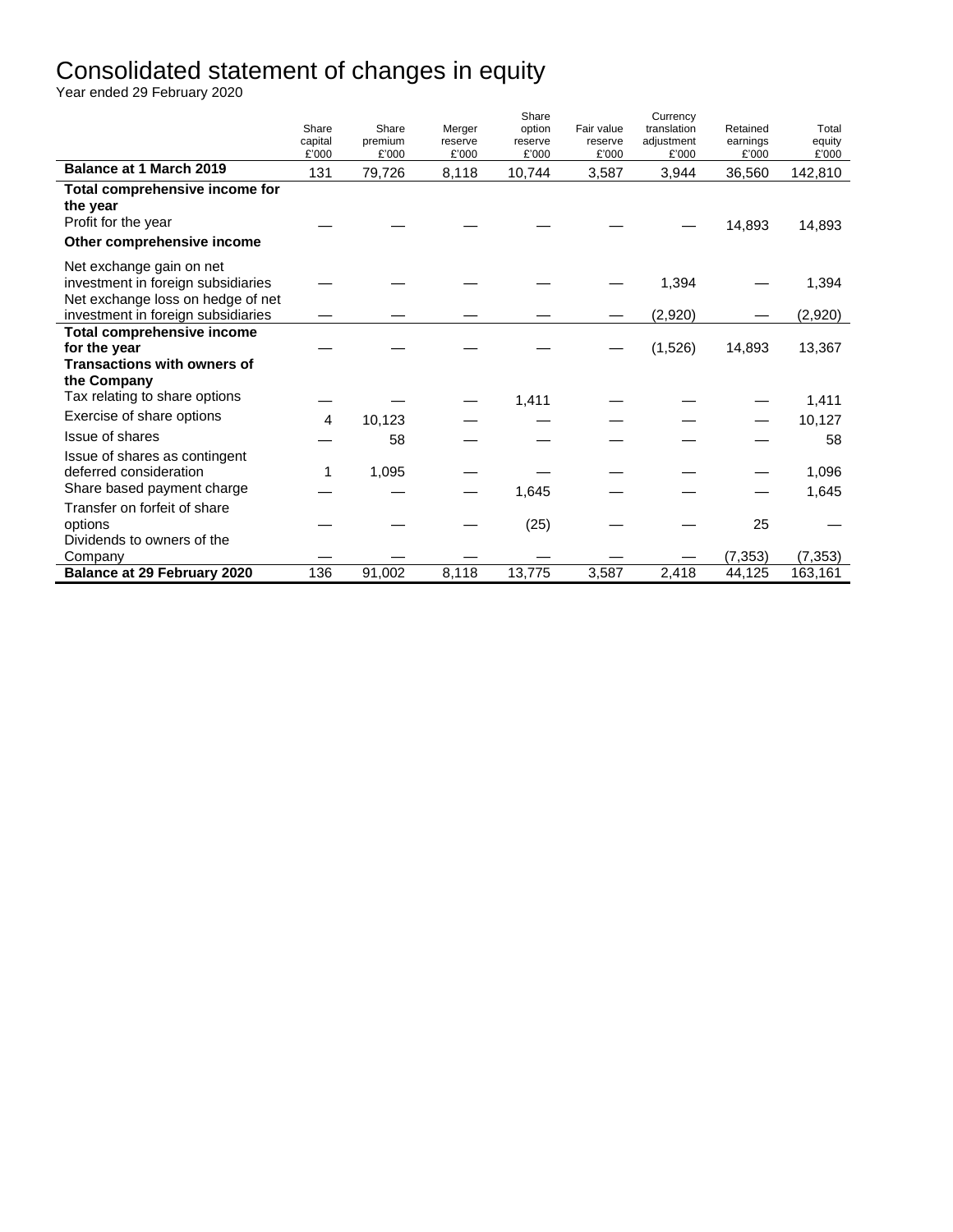# Consolidated cash flow statement

Year ended 28 February 2021

|                                                 | 2021<br>£'000 | 2020<br>£'000 |
|-------------------------------------------------|---------------|---------------|
| Cash flows from operating activities            |               |               |
| Profit for the year                             | 8,997         | 14,893        |
| Adjustments for:                                |               |               |
| Net finance costs                               | 5,818         | 3,621         |
| Depreciation of property, plant and equipment   | 6,876         | 6,291         |
| Amortisation of intangible assets               | 12,889        | 12,377        |
| Equity-settled share based payment transactions | 2,250         | 1,645         |
| Grant income                                    | (49)          | (179)         |
| Share of loss of associate                      | 58            | (126)         |
| Tax expense                                     | 2,150         | 3,357         |
|                                                 | 38,989        | 41,879        |
| Changes in:                                     |               |               |
| Trade and other receivables                     | 1,707         | (18, 869)     |
| Trade and other payables                        | 5,972         | 11,340        |
| Cash generated from operating activities        | 46,668        | 34,350        |
| Taxes paid                                      | (1, 253)      | (2,957)       |
| Net cash from operating activities              | 45,415        | 31,393        |
| Cash flows from investing activities            |               |               |
| Interest received                               | 40            | 26            |
| (increase) in loans to other investments        | (122)         |               |
| Decrease in loans to other investments          | 992           | (604)         |
| Settlement of NCI forward                       |               | (42, 874)     |
| Acquisition of other investments and associates | (510)         | (1,044)       |
| Sale of other investments                       | 10,987        |               |
| Acquisition of property, plant and equipment    | (1,502)       | (2, 295)      |
| Acquisition of intangible assets                | (13, 775)     | (10, 972)     |
| Net cash used in investing activities           | (3,890)       | (57, 763)     |
| Cash flows from financing activities            |               |               |
| Proceeds from issue of share capital            | 8,284         | 10,127        |
| Drawdown of loans and borrowings                | 34,208        | 76,933        |
| Repayment of borrowings                         | (38, 350)     | (36, 751)     |
| Payment of lease liabilities                    | (4, 554)      | (4,531)       |
| Interest paid                                   | (4, 564)      | (3, 482)      |
| Dividends paid                                  |               | (7, 397)      |
| Net cash generated from financing activities    | (4, 976)      | 34,899        |
| Net increase in cash and cash equivalents       | 36,549        | 8,529         |
| Cash and cash equivalents at 1 March            | 26,068        | 18,798        |
| Effects of exchange rate changes on cash held   | (7, 419)      | (1,259)       |
| Cash and cash equivalents at 28/29 February     | 55,198        | 26,068        |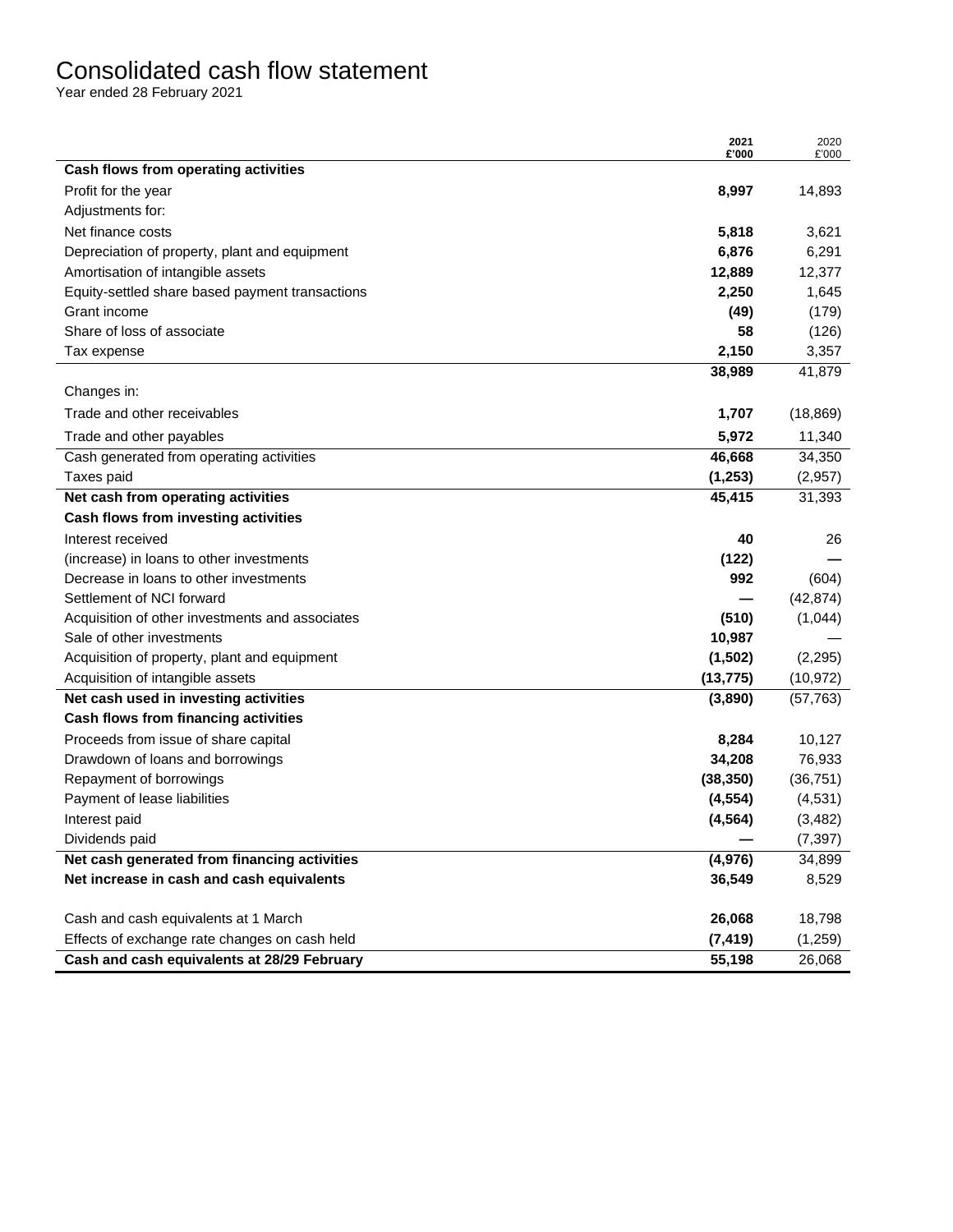#### **1. Basis of preparation**

The consolidated financial statements consolidate those of the Company and its subsidiaries (together referred to as the "Group").

The financial information included in this preliminary announcement does not constitute statutory accounts of the Group for the years ended 28 February 2021 nor 29 February 2020 but is derived from those accounts. Statutory accounts for 2020 have been delivered to the Registrar of Companies and those for 2021 will be delivered following the Company's Annual General Meeting. The auditors have reported on those accounts; their reports were (i) unqualified, (ii) did not include a reference to any matters to which the auditors drew attention by way of emphasis without qualifying their report, and (iii) did not contain a statement under section 498(2) or (3) of the Companies Act 2006.

Both the consolidated financial statements and the Company financial statements have been prepared and approved by the Directors in accordance with International Financial Reporting Standards ("IFRSs").

#### **No changes in accounting policies**

#### **2. Operating and business segments**

#### *Information about reportable segments*

|                     | Managed services and |          |          |          |           |           |
|---------------------|----------------------|----------|----------|----------|-----------|-----------|
|                     | consulting           |          | Software |          | Total     |           |
|                     | 2021                 | 2020     | 2021     | 2020     | 2021      | 2020      |
|                     | £'000                | £'000    | £'000    | £'000    | £'000     | £'000     |
| Revenue by industry |                      |          |          |          |           |           |
| Revenue             | 90.502               | 89.389   | 147.365  | 148.401  | 237.867   | 237.790   |
| Cost of sales       | (70.826)             | (69,458) | (66,062) | (67,184) | (136,888) | (136,642) |
| Gross profit        | 19,676               | 19.931   | 81.303   | 81.217   | 100,979   | 101.148   |

#### *Geographical location analysis*

|                |         | Revenues |         | Non-current assets |  |
|----------------|---------|----------|---------|--------------------|--|
|                | 2021    | 2020     |         | 2020               |  |
|                | £'000   | £'000    | £'000   | £'000              |  |
| UK             | 68.718  | 66.878   | 59.837  | 56.485             |  |
| Rest of Europe | 39,371  | 42.862   | 16.561  | 15,218             |  |
| America        | 103.401 | 100.596  | 122.313 | 142.476            |  |
| Australasia    | 26,377  | 27.454   | 3.064   | 1.067              |  |
| Total          | 237,867 | 237,790  | 201,775 | 215.246            |  |

#### *Disaggregation of revenue*

|                               | Managed services and |        |          |         |         |         |
|-------------------------------|----------------------|--------|----------|---------|---------|---------|
|                               | consulting           |        | Software |         | Total   |         |
|                               | 2021                 | 2020   | 2021     | 2020    | 2021    | 2020    |
|                               | £'000                | £'000  | £'000    | £'000   | £'000   | £'000   |
| <b>Revenue by industry</b>    |                      |        |          |         |         |         |
| FinTech                       | 90,502               | 89,389 | 94,162   | 89,398  | 184,664 | 178,787 |
| MarTech                       |                      |        | 44,161   | 47.299  | 44.161  | 47,299  |
| Other                         |                      |        | 9,042    | 11,704  | 9,042   | 11,704  |
|                               | 90,502               | 89,389 | 147,365  | 148,401 | 237,867 | 237,790 |
| Type of good or service       |                      |        |          |         |         |         |
| Sale of goods - perpetual     |                      |        | 10.595   | 11.856  | 10,595  | 11,856  |
| Sale of goods – recurring     |                      |        | 61.951   | 59.789  | 61,951  | 59,789  |
| Rendering of services         | 90,502               | 89,389 | 74,819   | 76,756  | 165,321 | 166,145 |
|                               | 90,502               | 89,389 | 147.365  | 148,401 | 237.867 | 237,790 |
| Timing of revenue recognition |                      |        |          |         |         |         |
| At a point in time            |                      |        | 10.595   | 11,856  | 10.595  | 11,856  |
| Over time                     | 90,502               | 89,389 | 136.770  | 136,545 | 227,272 | 225,934 |
|                               | 90,502               | 89,389 | 147,365  | 148,401 | 237.867 | 237,790 |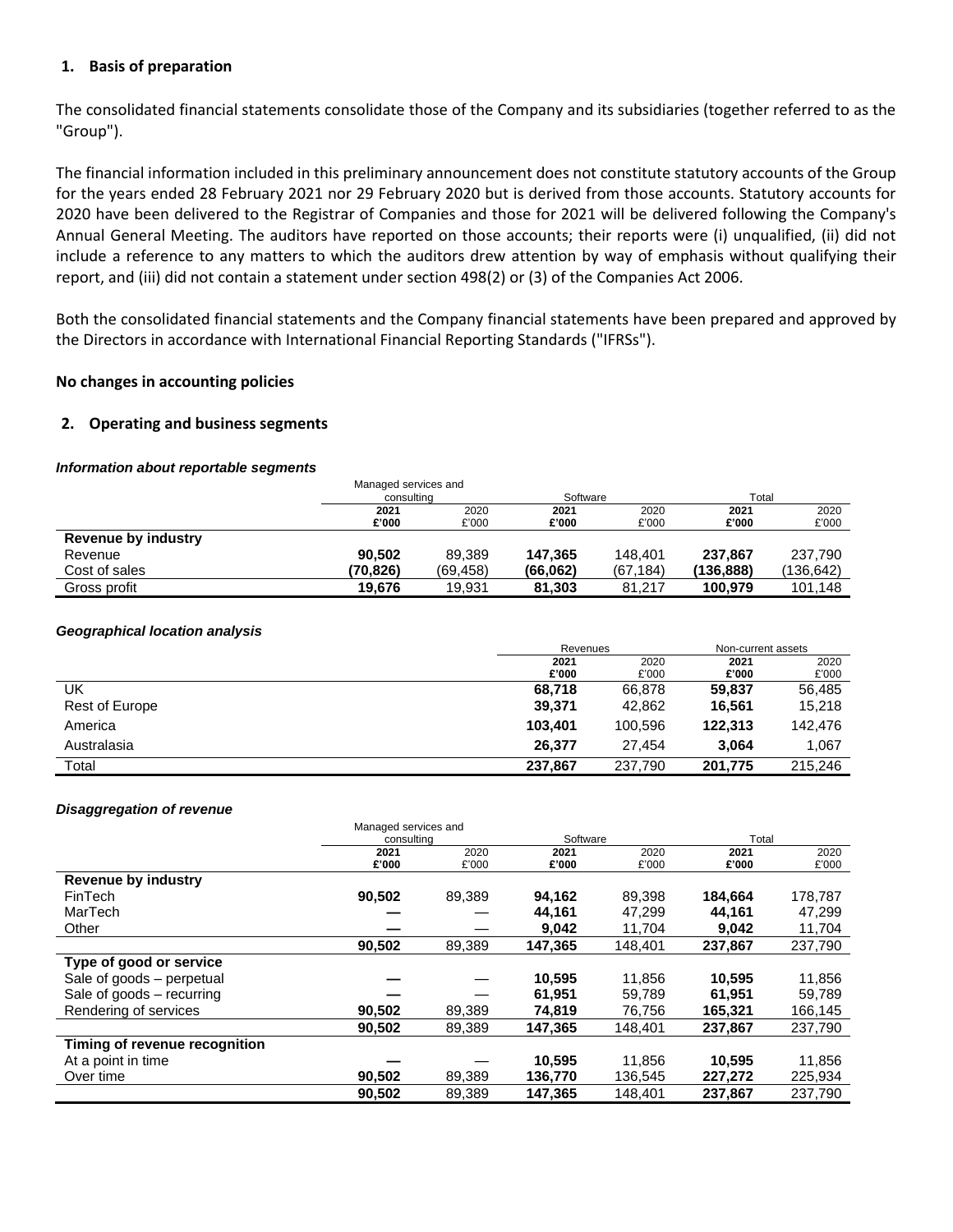#### **3. Dividends**

|                                            | 2021  | 2020  |
|--------------------------------------------|-------|-------|
|                                            | £'000 | £'000 |
| Dividends paid to the owners of the parent |       |       |
| Final dividend relating to the prior year  |       | 5.084 |
| Interim dividend paid                      |       | 2,269 |
|                                            |       | 7.353 |

The dividends recorded in each financial year represent the final dividend of the preceding financial year and the interim dividend of the current financial year.

No final dividend was declared in relation to the comparative period and no interim dividend was declared or paid relating to the current year. In the prior year the 2019 final dividend of 19.30p per share and the 2020 interim dividend of 8.50p per share were paid. The cumulative dividend paid during the year amounted to nil (previous year: 27.80p) per share.

After the respective reporting dates, the following dividends were proposed by the Directors. The dividends have not been provided for and there are no income tax consequences.

|                                                                                 | 2021  | 2020  |
|---------------------------------------------------------------------------------|-------|-------|
|                                                                                 | £'000 | £'000 |
| Nil)<br>Nil per ordinary share<br>(2020)<br>the contract of the contract of the |       |       |

#### **4. a) Earnings per ordinary share**

#### *Basic*

The calculation of basic earnings per share at 28 February 2021 was based on the profit attributable to ordinary shareholders of £8,997k (2020: £14,893k), and a weighted average number of ordinary shares in issue of 27,505k (2020: 26,628k).

| 2021                                                  | 2020      |
|-------------------------------------------------------|-----------|
| Pence                                                 | Pence     |
| per share                                             | per share |
| <b>pp</b> =<br>Basic earnings per share<br>JZ.I<br>__ | 55.9      |

*Weighted average number of ordinary shares*

|                                                              | 2021          | 2020   |
|--------------------------------------------------------------|---------------|--------|
|                                                              | <b>Number</b> | Number |
|                                                              | '000'         | '000   |
| Issued ordinary shares at 1 March                            | 27.150        | 26.162 |
| Effect of share options exercised                            | 352           | 437    |
| Effect of shares issued as purchase consideration            |               | 27     |
| Effect of shares issued as remuneration                      |               |        |
| Weighted average number of ordinary shares at 28/29 February | 27.505        | 26.628 |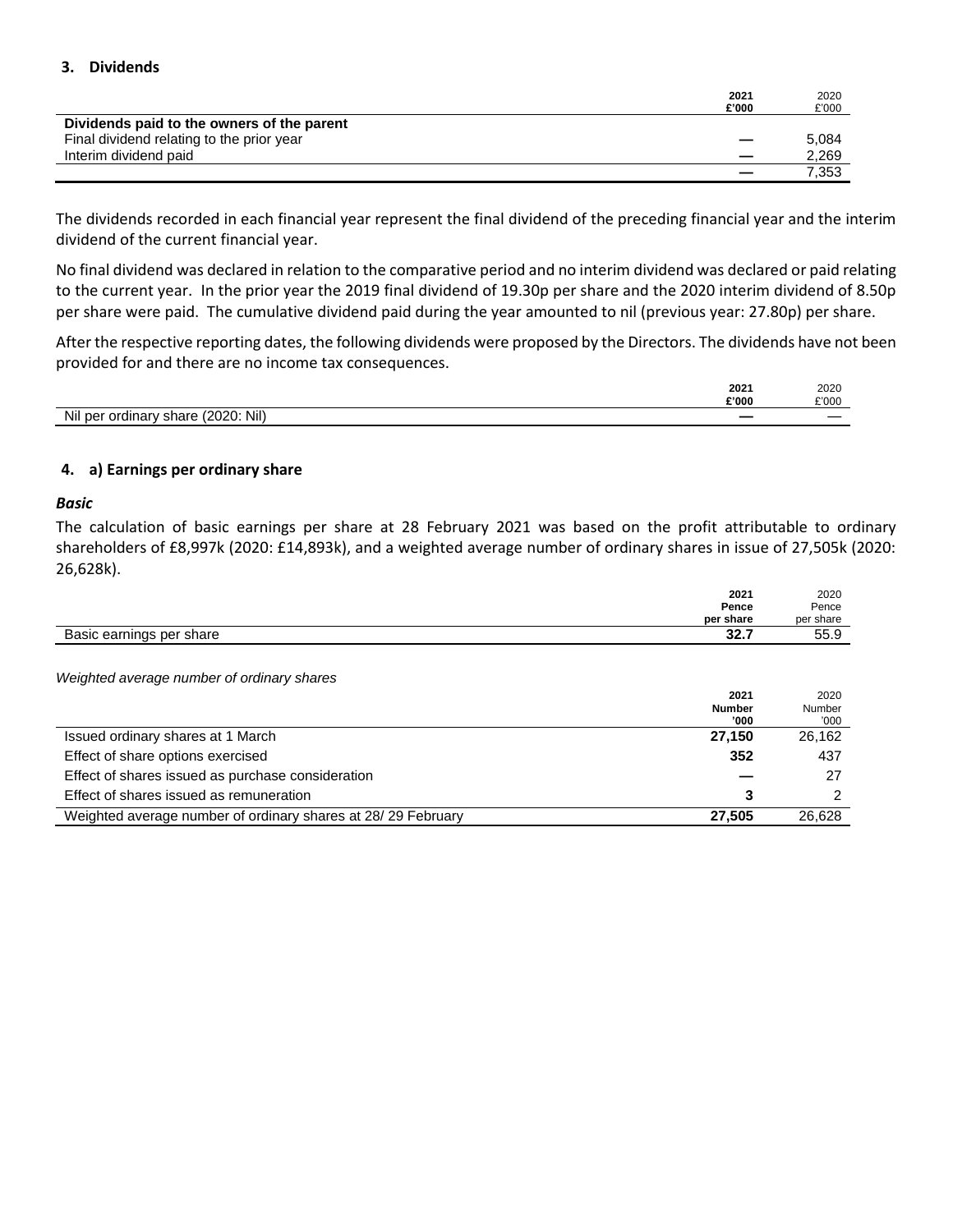#### *Diluted*

The calculation of diluted earnings per share at 28 February 2021 was based on the profit attributable to ordinary shareholders of £8,997k (2020: £14,893k ) and a weighted average number of ordinary shares after adjustment for the effects of all dilutive potential ordinary shares of 28,126k (2020: 27,502k).

|                                                                     | 2021          | 2020      |
|---------------------------------------------------------------------|---------------|-----------|
|                                                                     | Pence         | Pence     |
|                                                                     | per share     | per share |
| Diluted earnings per share                                          | 32.0          | 54.2      |
|                                                                     |               |           |
| Weighted average number of ordinary shares (diluted)                |               |           |
|                                                                     | 2021          | 2020      |
|                                                                     | <b>Number</b> | Number    |
|                                                                     | '000          | '000'     |
| Weighted average number of ordinary shares (basic)                  | 27,505        | 26,628    |
| Effect of dilutive share options in issue                           | 621           | 874       |
| Weighted average number of ordinary shares (diluted) at 29 February | 28,126        | 27,502    |
|                                                                     |               |           |

At 28 February 2021 120,058 shares (2020: 18,885) were excluded from the diluted weighted average number of ordinary shares calculation as their effect would have been anti-dilutive. The average market value of the Group's shares for the purposes of calculating the dilutive effect of share options was based on quoted market prices for the year during which the options were outstanding.

#### **4. b) Earnings before tax per ordinary share**

Earnings before tax per share are based on profit before taxation of £11,147k (2020: £18,250). The number of shares used in this calculation is consistent with note 4(a) above.

| 2021<br>Pence                                          | 2020<br>Pence |
|--------------------------------------------------------|---------------|
| per share                                              | per share     |
| Basic earnings before tax per ordinary share<br>40.5   | 68.5          |
| Diluted earnings before tax per ordinary share<br>39.6 | 66.4          |

Reconciliation from earnings per ordinary share to earnings before tax per ordinary share:

|                                       | 2021      | 2020      |
|---------------------------------------|-----------|-----------|
|                                       | Pence     | Pence     |
|                                       | per share | per share |
| Basic earnings per share              | 32.7      | 55.9      |
| Impact of taxation charge             | 7.8       | 12.6      |
| Basic earnings before tax per share   | 40.5      | 68.5      |
| Diluted earnings per share            | 32.0      | 54.2      |
| Impact of taxation charge             | 7.6       | 12.2      |
| Diluted earnings before tax per share | 39.6      | 66.4      |

Earnings before tax per share is presented to facilitate pre-tax comparison returns on comparable investments.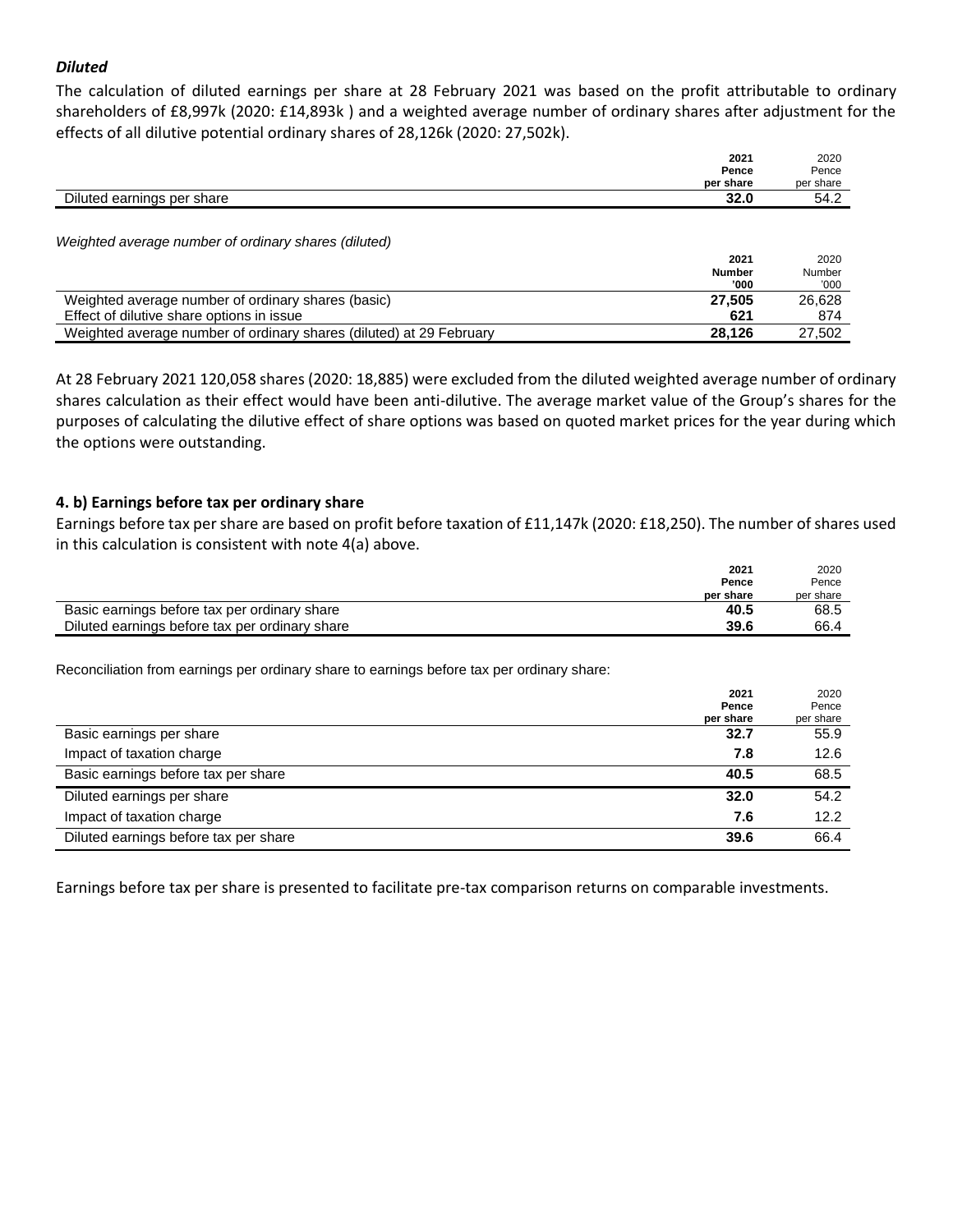#### **4. c) Adjusted earnings after tax per ordinary share**

Adjusted earnings after tax per share is based on an adjusted profit after taxation of £16,602k (2020: £21,283k). The adjusted profit after tax has been calculated by adjusting the Profit after tax £8,997k (2020: £14,894k) for the amortisation of acquired intangibles after tax effect of £3,184k (2020: £3,155k), share based payment and related charges after tax effect of £1,911k (2020: £2,526k), acquisition costs after tax effect of £1,102k (2020: £1,635k), share of loss of associate after tax effect of £58k (2020: profit £126k), the loss on foreign currency translation after tax effect of £2,613k (2020: profit £802k), and finance income from sale of investment after tax effect of £1,263k (2020:nil). The number of shares used in this calculation is consistent with note 4(a) above.

|                                                        | 2021      | 2020      |
|--------------------------------------------------------|-----------|-----------|
|                                                        | Pence     | Pence     |
|                                                        | per share | per share |
| Adjusted basic earnings after tax per ordinary share   | 60.4      | 79.9      |
| Adjusted diluted earnings after tax per ordinary share | 59.0      | 77 A      |

#### **5. Property, plant and equipment**

*Group*

|                      |                       |                    |                    | Right-          |                |
|----------------------|-----------------------|--------------------|--------------------|-----------------|----------------|
|                      | Leasehold             | Plant and          | Office             | of-use          |                |
|                      | improvements<br>£'000 | equipment<br>£'000 | furniture<br>£'000 | assets<br>£'000 | Total<br>£'000 |
|                      |                       |                    |                    |                 |                |
| Cost                 |                       |                    |                    |                 |                |
| At 1 March 2020      | 5,958                 | 17.163             | 1,763              | 30.914          | 55,798         |
| Additions            | 371                   | 1,090              | 42                 | 2.975           | 4,478          |
| Disposals            | (60)                  | (6, 169)           | (450)              | (379)           | (7,058)        |
| Exchange adjustments | (45)                  | (198)              | (6)                | (920)           | (1, 169)       |
| At 28 February 2021  | 6,224                 | 11,886             | 1,349              | 32,590          | 52,049         |
| Depreciation         |                       |                    |                    |                 |                |
| At 1 March 2020      | 2,851                 | 11.228             | 1,096              | 3.480           | 18,655         |
| Charge for the year  | 624                   | 1.790              | 249                | 4.214           | 6,877          |
| <b>Disposals</b>     | (60)                  | (6, 169)           | (450)              |                 | (6,679)        |
| Exchange adjustments | (94)                  | (4)                | (1)                | (246)           | (345)          |
| At 28 February 2021  | 3,321                 | 6,845              | 894                | 7,448           | 18,508         |

|                                              | Leasehold<br>improvements<br>£'000 | Plant and<br>equipment<br>£'000 | Office<br>furniture<br>£'000 | Right-<br>of-use<br>assets<br>£'000 | Total<br>£'000 |
|----------------------------------------------|------------------------------------|---------------------------------|------------------------------|-------------------------------------|----------------|
| Cost                                         |                                    |                                 |                              |                                     |                |
| At 1 March 2019                              | 5,092                              | 16,151                          | 1,201                        |                                     | 22,444         |
| Recognition of right-of-use asset on initial |                                    |                                 |                              |                                     |                |
| application of IFRS 16                       |                                    |                                 |                              | 24,964                              | 24,964         |
| Additions                                    | 124                                | 1,767                           | 404                          | 5,612                               | 7,907          |
| Exchange adjustments                         | 742                                | (755)                           | 158                          | 338                                 | 483            |
| At 29 February 2020                          | 5,958                              | 17,163                          | 1,763                        | 30,914                              | 55,798         |
| <b>Depreciation</b>                          |                                    |                                 |                              |                                     |                |
| At 1 March 2019                              | 2,099                              | 9,425                           | 758                          |                                     | 12,282         |
| Charge for the year                          | 657                                | 1,848                           | 288                          | 3,498                               | 6,291          |
| Exchange adjustments                         | 95                                 | (45)                            | 50                           | (18)                                | 82             |
| At 29 February 2020                          | 2,851                              | 11,228                          | 1,096                        | 3,480                               | 18,655         |
|                                              |                                    |                                 |                              |                                     |                |
| <b>Carrying amounts</b>                      |                                    |                                 |                              |                                     |                |
| At 1 March 2019                              | 2,993                              | 6,726                           | 443                          |                                     | 10,162         |
| At 29 February 2020                          | 3,107                              | 5,935                           | 667                          | 27,434                              | 37,143         |
| At 28 February 2021                          | 2,903                              | 5.041                           | 455                          | 25.142                              | 33.541         |